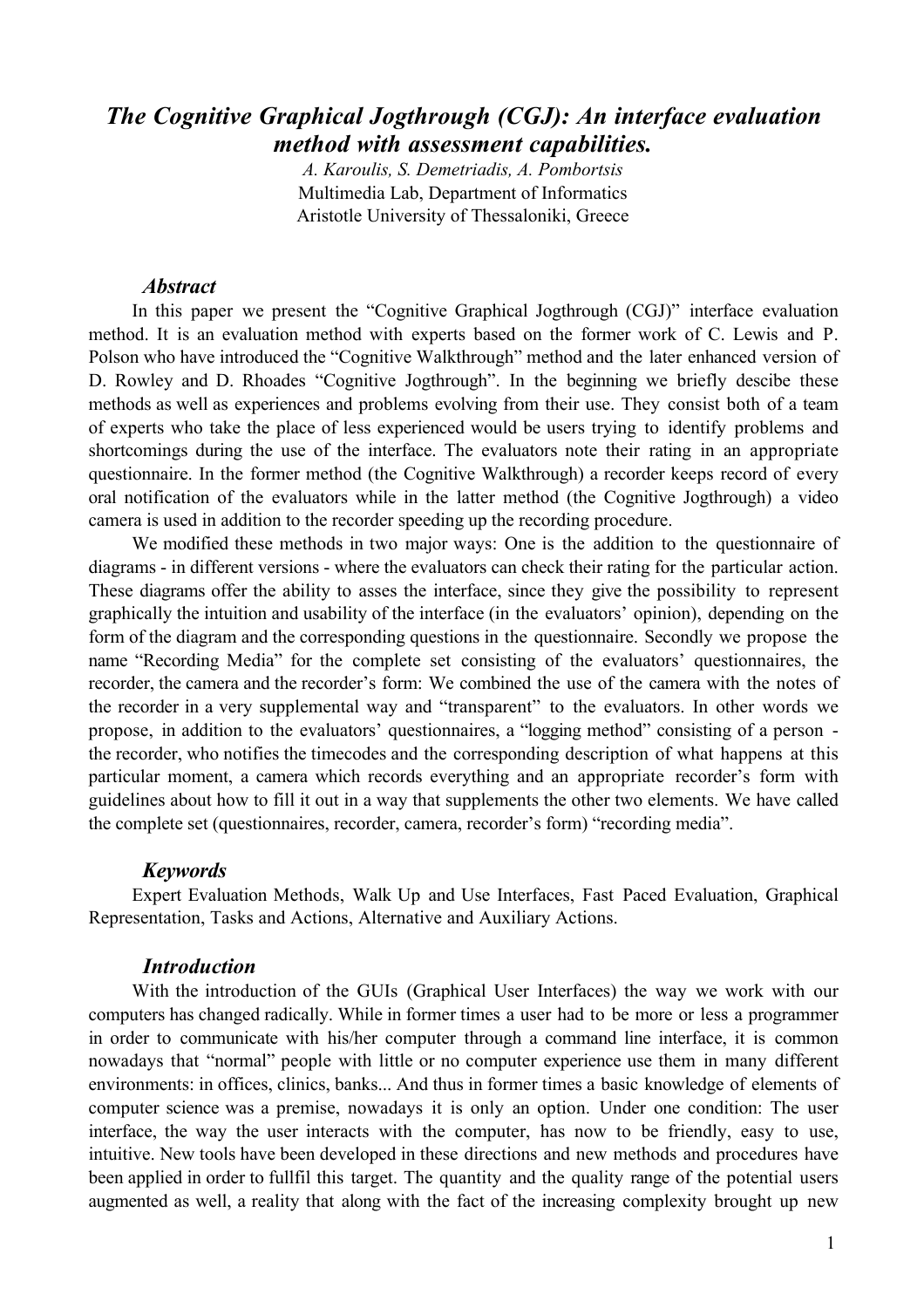questions: Is the interface really friendly, easy to use and intuitive? Is it reliable? Is it self explanatory?

It is obvious that the need for advanced interface evaluation methods has become inevitable in order to meet these needs and to give concrete answers to all evolving questions. Diverse theories, particularly from other disciplines, have promoted the therotetical background providing the traditional methods with the possibility of being adjusted and approprietly transformed to meet the specific needs of the computer science.

Interface evaluation of a software system is a procedure intended to identify and propose solutions for usability problems caused by the specific software design. A usability problem may be defined as "anything that inteferes with user's ability to efficiently and effectively complete tasks" [Karat et al., 1992 **(7)**].

So we can tell that we have two major evaluation categories: *formative* and *summative* evaluation. The former is conducted during the design and construction phase, while the latter is conducted after the product has reached the end user. The results and conclusions of the former are used for bug-fixing and improving the characteristics of the interface (detecting problems and shortcomings), while the results and conclusions of the latter are used to improve the interface as a whole and meet more user needs in a following upgrade. In more detail:

• During the formative phase, data is collected that enables designers to improve the programme/courseware/software, to ensure it achieves its full potential. The formative phase is intensive, with small numbers of users or testers or evaluators (depending on the chosen evaluation method), usually working in pairs or small groups, with frequent reports to the design team - an iterative design-test-redesign procedure, focusing on the materials design.

• The summative phase tests the success of the programme, investigating the contextual conditions that achieve best results, and providing costing models of usage. The summative phase is extensive over time and place, large scale, with occasional reports, focusing on the implementation of the materials. **(9)**

Going one step further we distinguish four main evaluation methods [Banyon et al, 1990]:

*Analytic evaluation*. It uses a formal or semi-formal description of the interface in order to predict users' performance in terms of the physical and cognitive operations that must be performed.

*Expert evaluation.* Experts are asked to judge the system and identify the potential usability problems, taking the role of less experienced users.

*Empirical evaluation.* Its purpose is to collect data about the user's behaviour while using a system (observational evaluation), or involving the use of interviews or questionnaires with the purpose of eliciting users' subjective opinions and understanding of the interface (survey evaluation).

*Experimental evaluation*. The evaluator can manipulate a number of factors associated with the interface design and study their effects on various aspects of users' performance.

The choice of a particular method depends on the stage of development of the interface, the extent and type of users' involvement, the kind of data expected, external limitations such as time constraints, cost and availability of equipment, and so forth [Aedo et al., 1996, **(2)**]

Independently from the choosen evaluation method, every evaluation consists of three basic phases:

*A preparation phase* during which we define the evaluation objective, selecting the appropriate method, selecting the evaluators (experts, users or special interest users group), arranging the questionnaire (if any), setting up the equipment etc.

*An evaluation phase* where we conduct the evaluation procedure itself and

*A result interpretation phase* during which the evolved data is elaborated and the results and conclusions are written and discussed.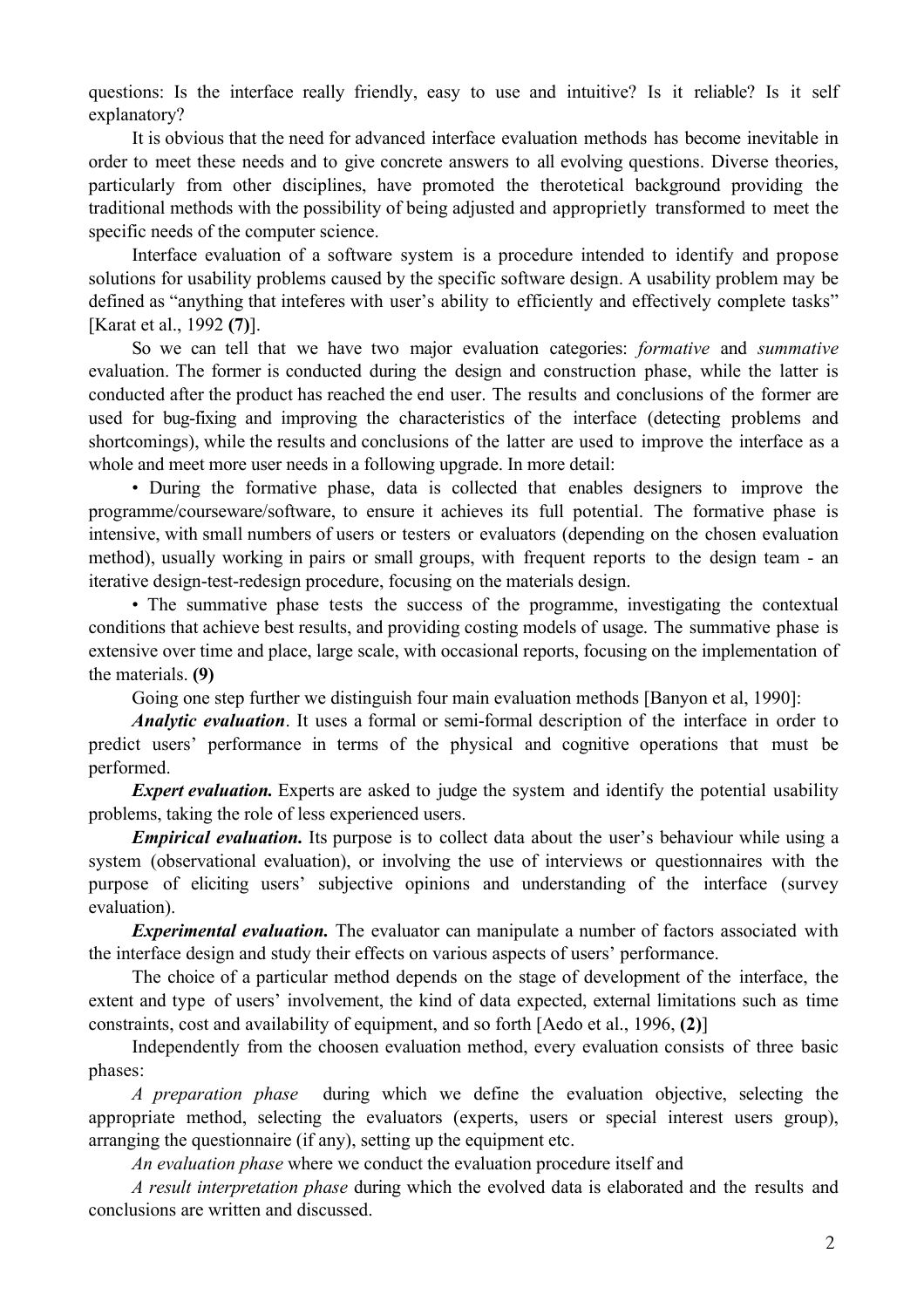# *The Cognitive Walk- and Jogthrough Methods*

The Cognitive Walkthrough [Lewis, C. and Polson, P., 1989 **(15)**] and the modified Cognitive Jogthrough [Rowley, D., and Rhoades, D., 1992 **(4)**] are both Expert Evaluation Methods. They consist both of a team of experts who take the place of less experienced users trying to identify problems and shortcomings during the use of the interface. They are based on a theory of exploratory learning, CE+, and some corresponding interface design guidelines, *Design of Successful Guessing,* geared toard *Walk Up and Use* systems [Polson, P. and Lewis, C.,1990 **(1)**]. Walk Up and Use Systems (e.g. an information kiosk) support the notion of *learning by doing.* People use learning by doing in situations where they are knowledge poor and hence must rely on feedback from the interface to shape or refine their knowledge and behaviour.

The method is characterised as "Cognitive" to denote that the focus is on the cognitive dimension of the user-interface interaction and special care should be given to understand the tasks in terms of user defined goals and not just as actions an the interface (click, drag etc.).

The expert evaluation methods have some advantages: They are cheap and efficient methods, since few experts can detect significant problems. They can be conducted in almost every phase of the design cycle from the system specification phase to the end prototype construction phase. On the other hand there are some disadvantages as well: the evaluators must be chosen carefully so as not to be biased; secondly it is the nature of the methods that focus on the action currently under evaluation loosing the notion of the project "as a whole" and thirdly they can not propose solutions. We will dicuss about the advantages and disadvantages of these methods in detail later, after the introduction of the modifications we propose.

In the following we briefly describe some core issues. They must seriously be taken into consideration during the preparation phase of the evaluation.

#### *The project-task-action approach.*

To assess the interface a set of tasks has to be defined that can be achieved using the system. Every task consists of a number of actions that must be performed to meet the target, which is the completion of the task. Therefore we have the following structure:



Every task is accompanied by a questionnaire with questions related to the task divided into separate sections for each particular action.

#### *Alternative and auxiliary actions.*

As alternative action we define a different way to fullfil the same action. E.g. to open a document we can use the open icon on the toolbar, or (alternatively) a keyboard shortcut or choose the corresponding menu item. Auxiliary items are some external resources (which could be a dictionary, a personal notebook, a drawing toolbox and so on).

#### *The Action-Identifier-Link approach*

We are now in the level of evaluating each action separately. The method in this point is based on the sequence Action-Identifier-Link. as follows: 1) Correct action: We describe the action the user should take at this step in the sequence. 2) a) Action Availability: Is it obvious to the user that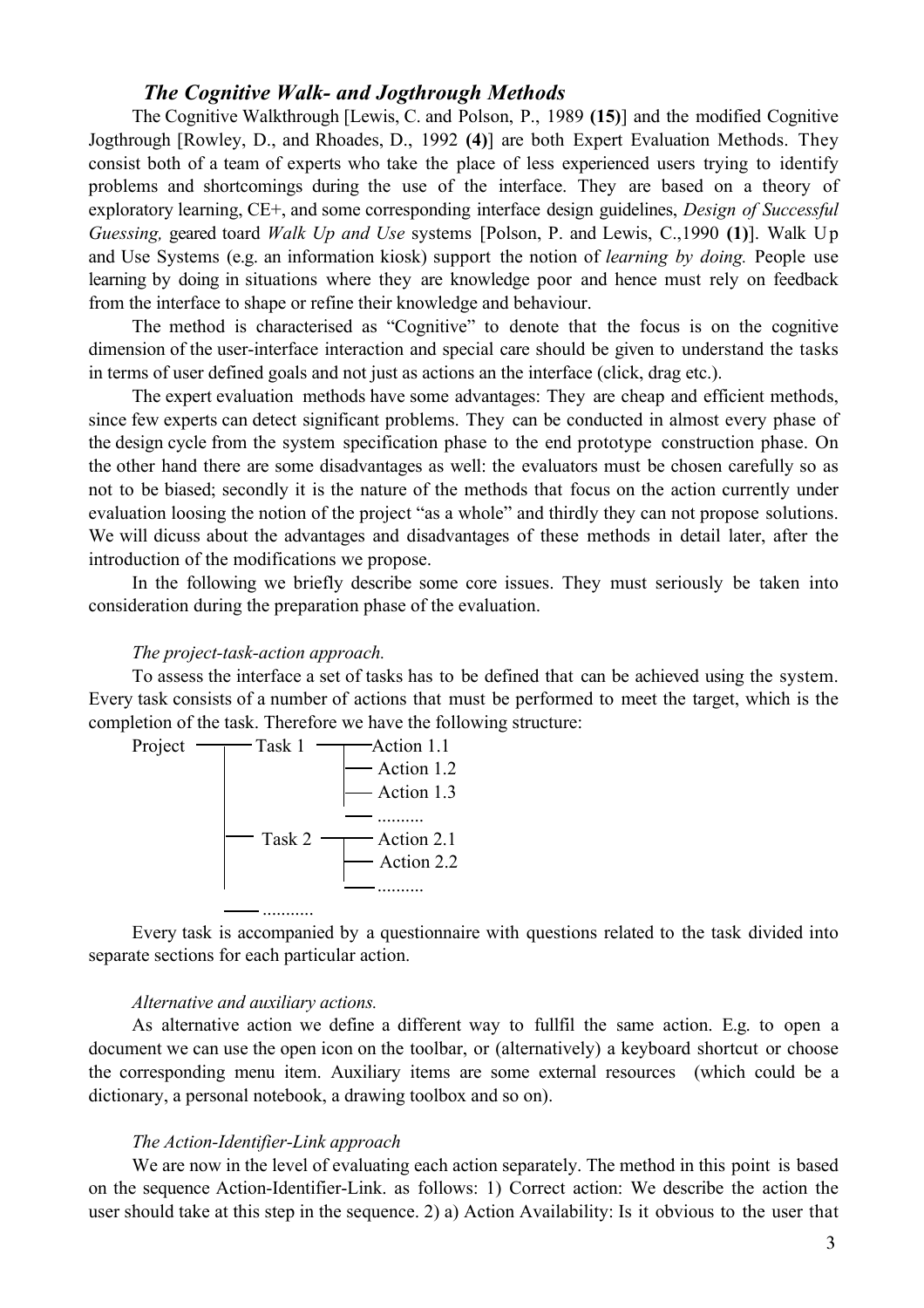this action is a possible choice here? If not, indicate why. 2) b) Action Identifiability: Identifier location, type (label, prompt, description, icon, other), wording and meaning. 3) Link between Identifier and goal: is the identifier easily linked with an active goal? If not, indicate why.

# *Choosing the experts.*

The appropriate number of experts seems to be between 4 and 6 being more important to choose them from different disciplines, so that the evolving multidisciplinary evaluation team can best conceive the users' expectations and needs.

It is recomended to avoid choosing one of the design team members as an evaluator, because he could be biased. On the other hand an expert evaluation method serves as a method of mediation between the requirements and needs of the users and the development options and constraints on the side of the design team. Hence it seems that the best combination is that a member of the design team serves as recorder, which is one of our proposed modifications and will be discussed later.

# *Selecting the tasks.*

Almost all interfaces are intended to be used by casual or novice users, so the capability to be productive on the system without extensive training is important. For the most advanced users we must consider that the system provides a broad range of functionality and complex tasks that have to be evaluated as well. This is important when choosing the tasks to be evaluated.

The Walk- and Jogthrough methodology does not provide guidance on how to select tasks, because task selection is not within the scope of the underlying theory. Nevertheless, to achieve good results during a Walkthrough it is necessary to understand those tasks that are most useful to evaluate, how many tasks are needed for sufficient interface coverage and issues that arise when evaluating tasks.

We choose rather simple and complex tasks, evaluating the simple tasks first. With the simple ones we gain experience with the method before doing the more complex tasks. In general it is most important to choose realistic tasks which exercise key system functionality; such tasks often comprise multiple core functions of the interface. By doing so the evaluation covers not just the elements, but their combinations and any necessary transitions among the subtasks as well [Wharton, C., 1992, **(6)**]. We have to be careful here for not to call up complex action sequences with multiple alternatives, which are then difficult to evaluate. We can avoid such a side-effect by choosing the tasks carefully.

How many tasks are enough? Theoreticaly every single task should be evaluated. In practice, the average was 1-2 evaluation sessions, every session 4-8 hours long, with a number of 2-7 tasks evaluated in every session (depending on the complexity of the tasks) [Wharton, Diaz, Demetriades]

A decision to be made before selecting the tasks is if the interface can be characterized "rich" or "poor". In "rich" interfaces there are multiple ways to accomplish a task. For every action of the task, there could be one or more *alternative actions* (e.g. to print a document using the menu topic, using the print icon or using a keyboard shortcut) and some helping or tool-actions (*auxiliary actions*). The question "how many users would choose this alternative action instead of the basic?" is very important and must not be ignored. In our opinion, in every task there should be at least for one of its actions an evaluation for its alternative actions as well.

The next issue in selecting the tasks is the granularity of the actions. For example: should a user action consist of a meaningful set of keystrokes - e.g. a file name - or should each letter (keystroke) within the file name be counted as an individual user action? The answer in this case is maybe obvious, but in the case of a shortcut (ctrl-p for "previous"? If yes, what should be the shortcut for "print"?) the granularity must be finer (the number of tasks and actions must increase appropriately).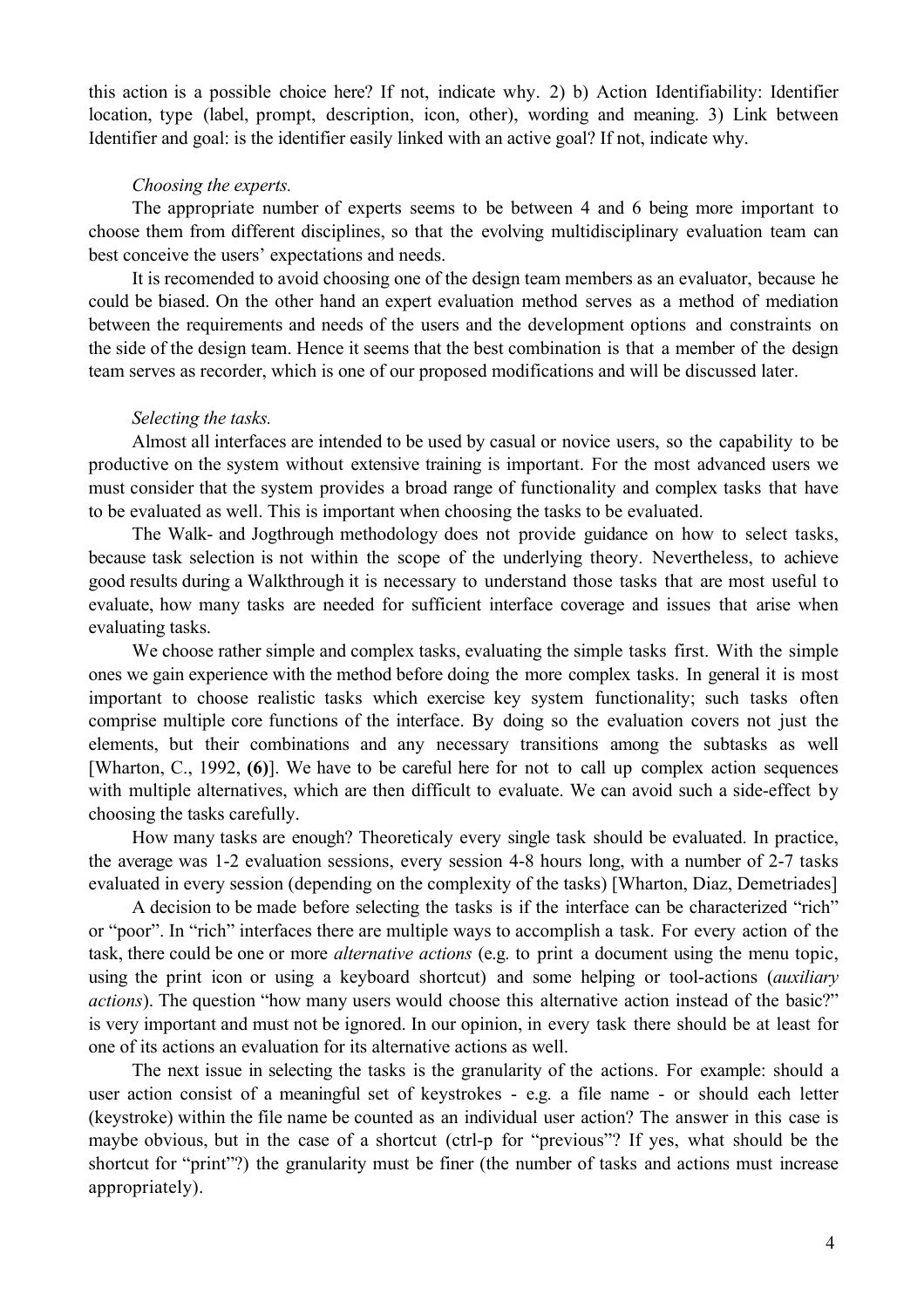#### *Conducting the Evaluation*

The preparation and the conduction of every evaluation underlies some rules that are described in the relevant literature. In addition, there are some specific points for the methods presented in this paper.

Before conducting the evaluation itself we have to prepare a "Note to the Evaluators" paper, no more than one or two pages, where we describe briefly:

• The theory of the expert evaluation method CGJ and the evaluation procedure itself, as follows.

• We have to describe the guidelines of how to fill out the diagrams. This is important for the CGJ, because there is more than one type of diagrams and two ways to fill them out, which all lead to different results. For explaining it in more detail we have first to present these modifications, so we shall discuss it later.

• We have to clarify the terms "topic", "general" and "global comments" and in which particular part of the questionnaire the evaluators have to note them. See below for details.

There is one core issue that has to be cleared with the evaluators as well before the evaluation process itself begins: It is of major importance that the evaluators are aware of the potential user group, because the needs of a 6 year old shoolchild are very different from the ones of a computer science student. The evaluators have always to keep in mind that they take the role of that particular user and the presenter has to remind them of it during the session.

There are four roles during the evaluation:

Presenter: He presents the prefered task by executing all the actions required to navigate through it. He identifies alternative paths as well and the consequences of pursuing them.

**Moderator:** Runs the meeting and resolves any issues that arise regarding the process.

**Recorder:** He manipulates the camera, writes down every step (task or action) during the session and notes the corresponding timecode and the evaluators' comments on an appropriate recorder's form.

**Evaluators:** They answer each of the questions on the evaluation sheet for each step taken towards the goal state.

The experts taking part in the evaluation can, in general, take more roles, as follows: the presenter can also be a moderator but not an evaluator. The rest can be evaluators as well.

During the evaluation session a videocamera takes record of the notes and comments of the evaluators. On the paper are written only comments in brief, while what has to be discussed there and then, is recorded by the camera (speeding up the procedure).

The evaluation procedure itself takes place as follows:

• The presenter describes the user's goal that has to be achieved by using the task. Then he presents the first action of the first task.

• The evaluators are trying to:

i) Find out possible problems and

 ii) Assess the users' percentage that is possible to have problems (following the questions of the questionnaire)

• When the first action is finished the presenter presents the second one, and so on, until the whole task has been evaluated. Then the presenter introduces the second task, following the same steps. This iteration lasts until all tasks have been evaluated.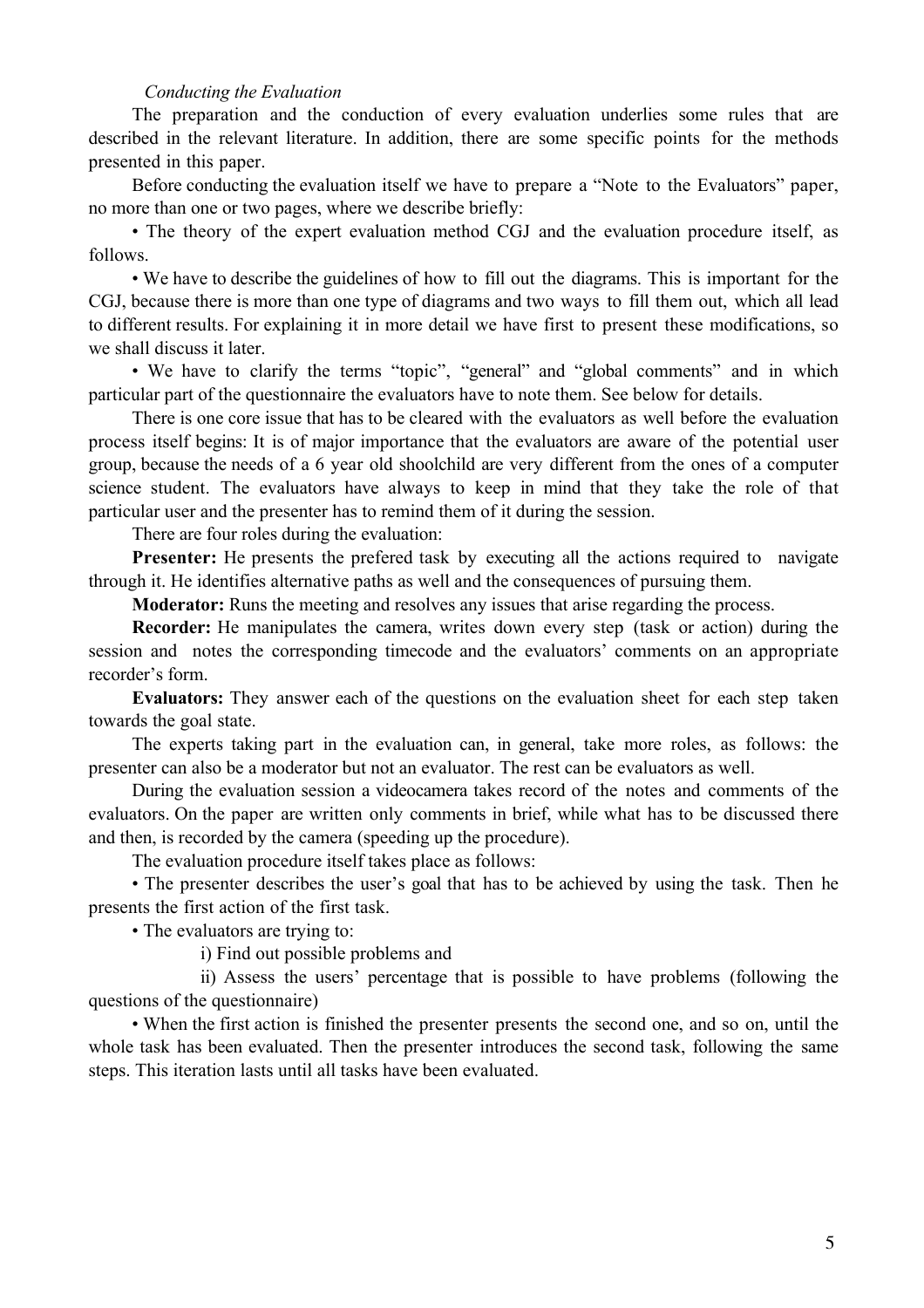# *The Cognitive Graphical Jogthrough*

The basic idea for modifying the Walk- and Jogthrough methods was the fact that both methods focused on novice users who come into contact for the first time with the interface. However what about the intermediate or advanced users in the interface? So we wanted to add the parameter of time, which represents the augmentation of the experience of the user while he works with the interface. We did it by introducing "diagrams" where the evaluators can check their ratings. The elaboration of the diagrams produces curves, one for every evaluator, which represent in graphical form the intuition and the learning curve of the interface.

Secondly we have slightly modified the synthesis and the roles of the persons conducting the evaluation; firstly to simplify the preparation and the conduction of the evaluation procedure itself, and secondly in order to adjust the recorder in his new role in our modified method. The presenter is now the moderator as well (simplifying the procedure) and the recorder can no longer be evaluator (he has now more time to concentrate on his enhanced role during the session and on the other hand we avoid a biased evaluator, since he must not be a member of the designing team).

Our modifications in detail are as follows:

#### *1) The internal and countable appoach*

When we started working on how to implement the idea of adding the parameter of time to the pre-existing methods, we were faced with a very important question: what is an "experienced user"? This question involves a sequence of other relative ones: is an experienced Unix user skilled in the same way as a MacOS or Win95 user? How can we assess when a user has become "experienced" while there are such different structured interfaces?

We decided to propose two different approaches:

The *internal approach* is assessing the gaining of knowledge inside one and the same interface. In this case a "novice" user is the one who comes into contact for the first time with the particular interface and "expert" is a user who manages almost 100% of the total software's potential. Between these two points are graduations depending on the skills and abilities the user gains working with the interface. It is obvious that the time needed to become an experienced user in a simple text editor varies greatly from the time needed to master the full potential of a professional image processing software.

The *countable approach* on the other hand totally lacks the notion of the "experienced user". Here we count, in number of attempts, the gaining of knowledge from the first time the user comes into contact with the interface until a certain number of attempts- we set it arbitrarily to 8. It is obvious that this approach can compare the intuition and the "learning curve" of even different interfaces, since with the same number of attempts - for example 6 - different user percentage succeeds in a particular action in different interfaces. The assumption being of course that the interfaces are comparable, eg. two different text editors, and they provide the same or related actions to evaluate.

# *2) a) The Diagrams*

The core issue in the CGJ method is the different kinds of diagrams, where the evaluators can note down their assessment.

These diagrams offer a "graphical representation" of the evaluators' opinions and by joining the checkpoints together we get a graph which represents the intuition of the concrete action in the evaluator's opinion. The diagrams can be elaborated afterwards with common statistical methods.

We propose two main diagram formats and every format consists of two versions: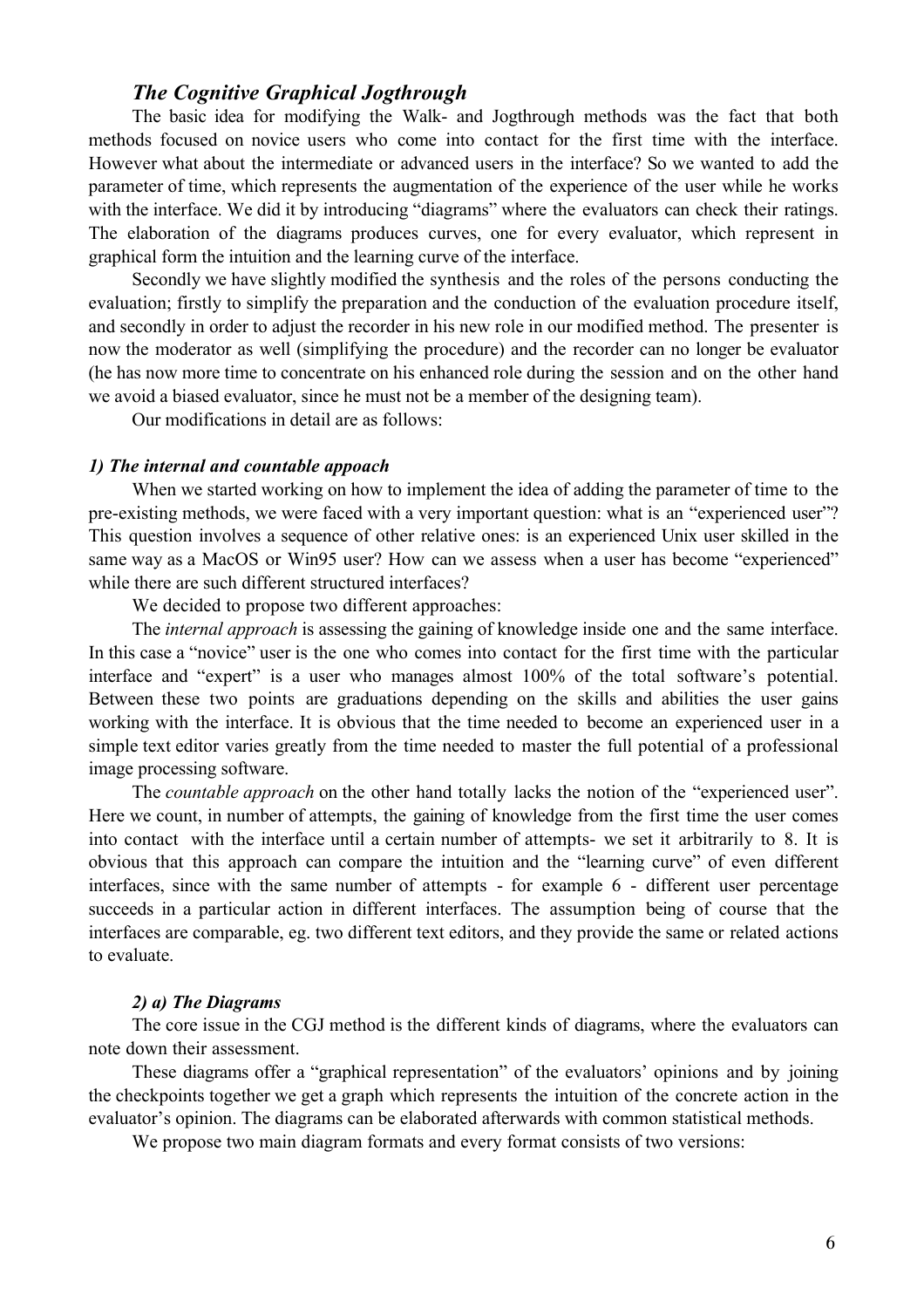A) The *internal* diagram - following the described *internal approach*:

1st version of the internal diagram (the "digital" version):

The evaluator has to place an X in the appropriate box.

| nearly all |        |          |              |          |        |
|------------|--------|----------|--------------|----------|--------|
| users      |        |          |              |          |        |
| most       |        |          |              |          |        |
| users      |        |          |              |          |        |
| about      |        |          |              |          |        |
| half       |        |          |              |          |        |
| some       |        |          |              |          |        |
| users      |        |          |              |          |        |
| almost     |        |          |              |          |        |
| no one     |        |          |              |          |        |
|            | novice | beginner | intermediate | advanced | expert |
|            | user   |          |              |          |        |

2nd version of the internal diagram (the "analog" version):

The evaluator checks an X on every dotted line.

*Horizontal axis:* By using this type of diagram we assess the performance of the user inside this specific interface. That means that a "novice" user is a user who comes for the first time in contact with the

| nearly all |        |          |              |          |        |
|------------|--------|----------|--------------|----------|--------|
| users      |        |          |              |          |        |
|            |        |          |              |          |        |
| most       |        |          |              |          |        |
| users      |        |          |              |          |        |
|            |        |          |              |          |        |
| about      |        |          |              |          |        |
| half       |        |          |              |          |        |
|            |        |          |              |          |        |
| some       |        |          |              |          |        |
| users      |        |          |              |          |        |
|            |        |          |              |          |        |
| almost     |        |          |              |          |        |
| no one     |        |          |              |          |        |
|            |        |          |              |          |        |
|            | novice | beginner | intermediate | advanced | expert |
|            |        |          |              |          |        |
|            | user   |          |              |          |        |

particular interface, while an "expert" user is a user who is familiar with almost 100% of the functionality of the system. It is obvious that an expert in a "poor" interface and an expert in a "rich" interface provide very different learning curves. So these types of diagrams are recommended for assessing the augmentation of the users' experience inside one interface rather than comparing different interfaces.

B) The *countable* diagram - following the described *countable approach*:

1st version of the countable diagram (the "digital" version):

|                     |                         | --                      |                          |                          |                             |
|---------------------|-------------------------|-------------------------|--------------------------|--------------------------|-----------------------------|
| nearly all<br>users |                         |                         |                          |                          |                             |
| most<br>users       |                         |                         |                          |                          |                             |
| about<br>half       |                         |                         |                          |                          |                             |
| some<br>users       |                         |                         |                          |                          |                             |
| almost<br>no one    |                         |                         |                          |                          |                             |
|                     | with the<br>1st attempt | few $(2-3)$<br>attempts | some $(4-6)$<br>attempts | more $(7-8)$<br>attempts | many $($ >8 $)$<br>attempts |

2nd version of the countable diagram (the "analog" version):

# *Horizontal axis:*

The user's performance is registered in relation to the number of attempts he will need to succeed. In the diagram this is expressed as "attempts". It is obvious that success "with the 1st attempt" means that the action has the required property (obviousness or availability or ...). More attempts

| nearly all |             |             |              |              |                 |
|------------|-------------|-------------|--------------|--------------|-----------------|
| users      |             |             |              |              |                 |
|            |             |             |              |              |                 |
| most       |             |             |              |              |                 |
| users      |             |             |              |              |                 |
|            |             |             |              |              |                 |
| about      |             |             |              |              |                 |
| half       |             |             |              |              |                 |
|            |             |             |              |              |                 |
| some       |             |             |              |              |                 |
| users      |             |             |              |              |                 |
|            |             |             |              |              |                 |
| almost     |             |             |              |              |                 |
| no one     |             |             |              |              |                 |
|            |             |             |              |              |                 |
|            | with the    | few $(2-3)$ | some $(4-6)$ | more $(7-8)$ | many $($ >8 $)$ |
|            | 1st attempt | attempts    | attempts     | attempts     | attempts        |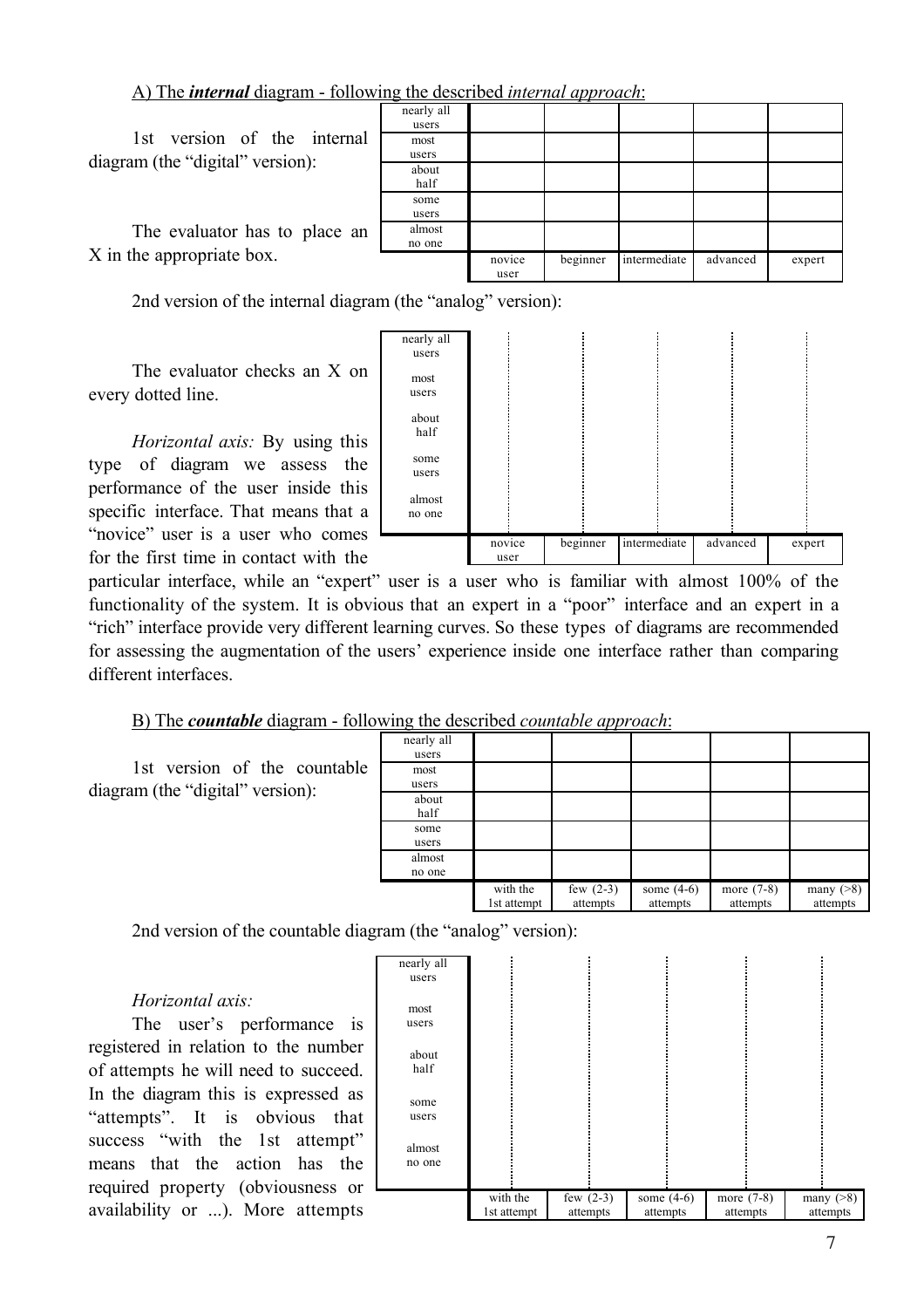give a graduation of the interface's intuition. Finally we consider that more than 8 attempts declare "total failure", because the percentage of users that would persist in attempting more than 8 times is negligable.

Since this type of diagram provides concrete numbers of the attempts a user will need to succeed in an action, it can be used as an assessment tool of the interface and for cross-interface evaluations as well.

# *Vertical axis (for both diagram types):*

The percentage of users that succeed. Although a five-degree percentage scale (eg. 0%, 25% 50%, 75%, 100%) would represent about the same, we propose the "verbal" scale, because of two problems:

- a. What if an evaluator estimates that with the third attempt 55% of the users will succeed? While the analog type of the diagram provides a way of notifying this, the digital form relies on an approximation of the "about half" score. This seems to be better than  $55\% \approx 50\%$ .
- b. Is the right scale the 0%, 25%, 50%, 75%, 100% or maybe the 0%, 33%, 50%, 67%, 100%? Sometimes we have between 1/3 and 2/3 the most user population (the "common user"). By using the "verbal" scaling, we avoid this problem (which always remains an issue for further examination).

# *2) b) Completion of the diagrams*

The second core issue is the way to fill out the diagrams. There are two possibilities: *additive* and *user-centred.* They present the results in different ways.

*Additive:* The question, according to which the evaluators have to fill out the diagrams is as follows: *"How many users at all will consider this action as obvious (or as available, or ...) with the 1st attempt, how many with few attempts etc".*

In this case the evaluator concludes in his assessment the users' percentage of the former categories as well. Therefore: If he thinks that on the first attempt less than half the users will succeed, he marks a X in the point shown in the figure. In the second category "few (2-3) attempts" the evaluator declares: *most users, together with the users that succeded on the first*



*attempt.* Therefore in total most users will need up to three attempts to succeed.

To summarise the above this way *provides the total time (in attempts) needed for the corresponding users' percentage until they succeed.* The most important axis in this case is the horizontal axis - the attempts axis.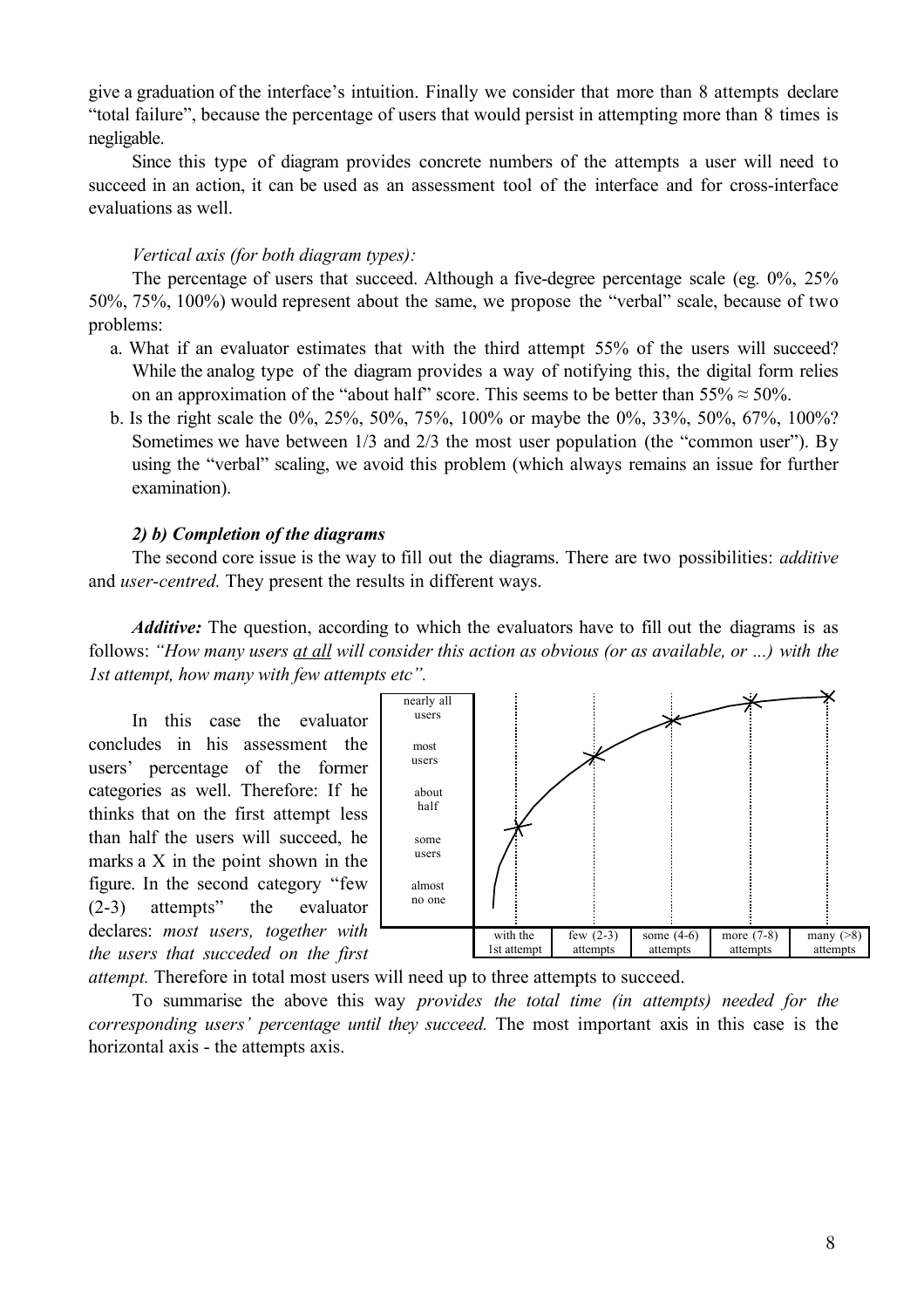*User-centered:* The question has the form: *"How many users will succeed on the first attempt, how many on few attempts, etc"*

In this case the evaluator doesn't conclude the users that have already succeeded in former attempts, but only relies on the corresponding category. The assessment shown in figure indicates that *more than most users* will succeed on few (2-3)



attempts and *some users* will need 4 to 6 attempts.

Summarising the above this way gives the percentage of users that succeed on the pending number of attempts and the most important axis in this case is the vertical axis - the users' axis.

The different graphs that emerge consequently provide different information. This difference is more obvious in the last marks in the figures, which can be explained in the first case as: *almost all users will have succeeded after 8 attempts* while in the second case it means *almost no one will need more than 8 attempts to succeed.*

#### *Which type of diagram to choose?*

We must follow a certain methodology by choosing the approach and the diagram that most matches the needs of a cetain evaluation. Although there are no general rules for choosing the different components in relation to the interface under evaluation (because of the variability of the interfaces and the evaluation conditions), we propose during the preparation phase to rely on a question sequence, such as:

*a) We follow the internal or countable approach?*

*b) We use the digital or analog type of the diagram?*

*c) We fill out the diagrams the additive or user-centred approach?*

Only in the third question do we have to explain to the evaluators (in the "Note to the Evaluators" paper) the guidelines of how to fill out the diagrams. The first two questions don't interest the evaluators, but they are of great importance to the preparation phase and the answers rely strongly on the desirable data result and the evaluation conditions. Example: for "rich" interfaces it may be better to use the countable approach; if we want quantitative rather than qualitative data perhaps we should use the digital form of the diagram and so on.

It is recommended not to mix the different types of approaches and diagrams in the same evaluation so as not to confuse the evaluators, unless they are all familiar with all the types probably by already having taken part in more sessions with all possible variations. Maybe there could be one exception, mixing analog and digital types of the same diagram approach in the same evaluation session if it would lead to better results.

#### *The elaboration of the diagrams:*

For elaborating the diagrams and getting some conclusions we first have to join the evaluators' checkmarks up. Especially the analog format which produces in this way a kind of a "curve".

• If we have filled out the diagrams the additive way, a graph that is located towards the top and to the left indicates a more *intuitive* action than a graph located lower down and located more to the right.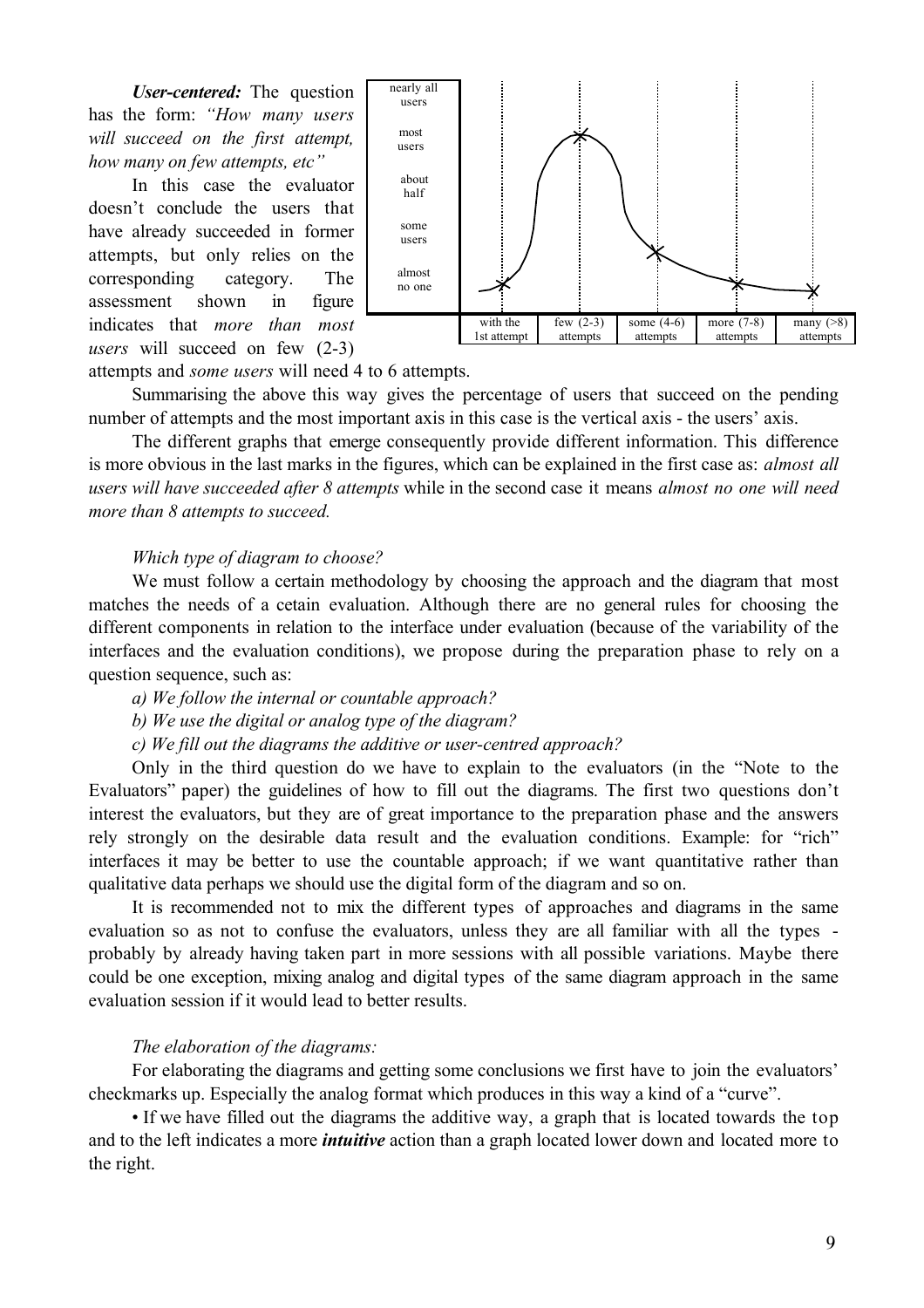The final elaborated graph, which evolves from the whole set of tasks and actions that have been evaluated and comprises of all the corresponding single graphs, represents the *learning curve* of the interface.

• If we have filled them out the user-centered way, the top of the graph has to be more to the left **and** the falling of the curve has to be steeper as well, to indicate an intuitive interface.

It is always interesting to investigate the case of alternative and auxiliary actions in relation to which kind of users prefer to execute them. The results could sometimes be surprising. For example if more advanced users prefer *action a* and the novice ones prefer the *alternative action a*, it indicates that a swap must be made here. Or if only expert users succeed in the availability of an auxiliary feature that is designed for novice users (eg. a notebook), then there must be a redesign of this feature.

#### *3) The recording media*

The third point of modification we propose is the approach to use the combination of three different media for recording the evaluators' reactions: The camera, the questionnaires and the recorder's notes. Each of these media has its advantages and disadvantages, so the combination of them (in a way that we describe below) gives a better approach to the evaluators' opinions.

We propose the term *"recording media"* for the combination of the questionnaires, the recorder's form and the camera. The key person here is the recorder.

#### *The questionnaires*

In the appendix we present a template of the proposed questionnaire. Apart from the diagrams, we added adequate space for comments at the bottom of every page. These comments only rely on the relevant action and we have called them "topic comments". In addition to this we have added one more page at the end of every task: It contains general questions for this task as well as space for general comments and proposals for the task; they are the "general comments". The third area for notifications are the left pages of the questionnaires: they all have been left blank (not shown in the appendix's template) with only the title "Global Comments" on the top and the evaluators can freely make any proposal or notification they think is important here, even if it is not relevant to the particular action, or doesn't belong to the *topic* or *general* comments areas.

In summary the questionnaire provides us with the following kind of data:

Questions that are answered with the diagrams.

Questions that are answered with "yes" or "no".

Topic comments at the end of every action.

General comments at the end of every task.

Global comments on the left side of the questionnaire.

It is important that the evaluators are concious about the different kinds of comments they have to note. The simultaneous writing of four or five people gives a lot of data in little time that can be elaborated afterwards, under the condition that they are all of the same kind so that we can elaborate them at the same time, eg. we compare the *topic* comments on all questionnaires.

#### *The camera*

The combination of the questionnaires with the camera can be successful, because the camera can record everything that can't be written: discussions between the evaluators, arising questions during the session and even the way the presenter presents the actions for further improvement. It is obvious that the camera must record continously during the whole evaluation process, so we have to plan short intermissions every half or one hour - to change the cassette, depending on the capacity of the media used - and a coffee break after two hours. The recorded material needs about double the time afterwards to be elaborated.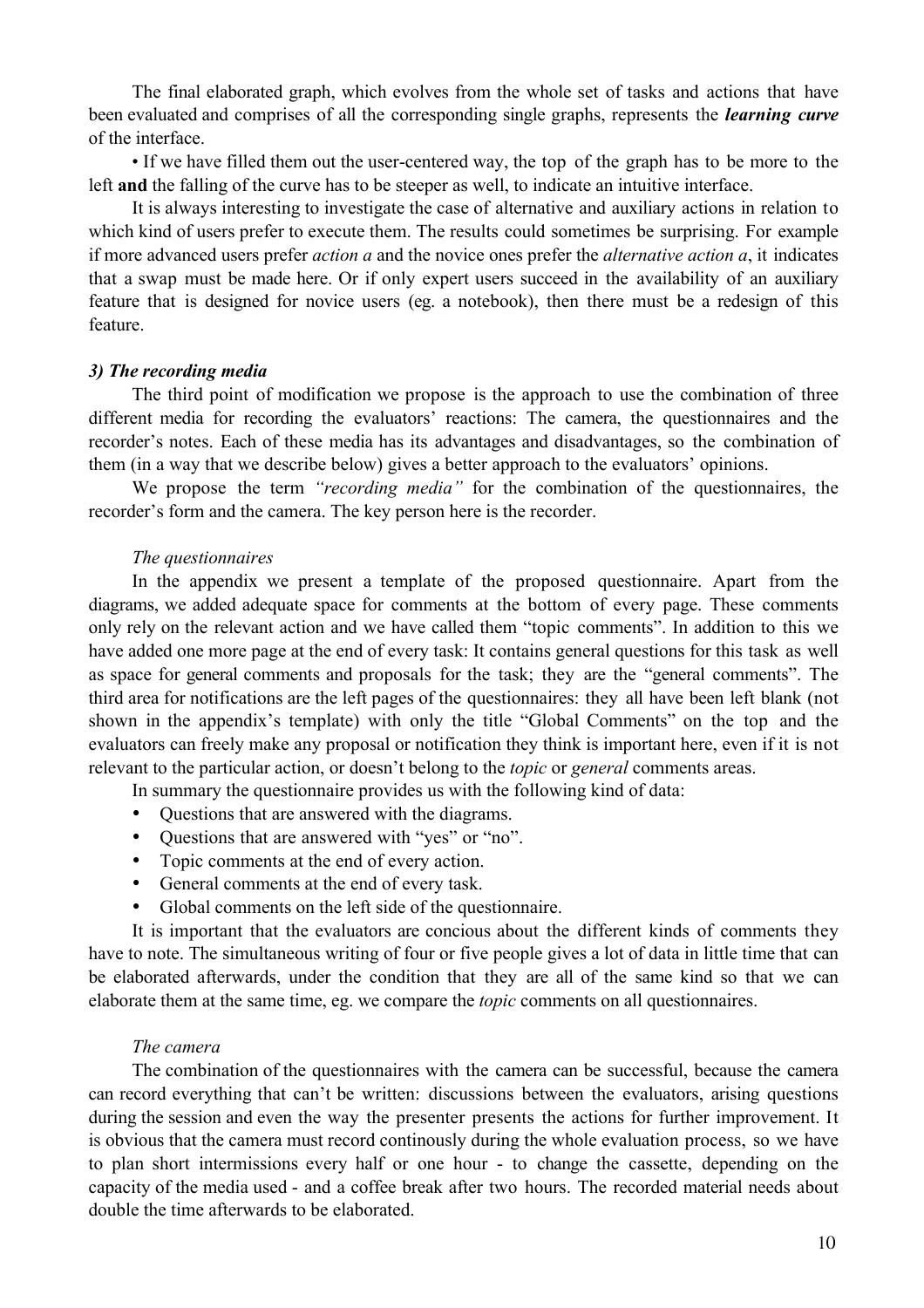#### *The recorder*

The recorder is a key person in the modified version of the CGJ. He has three main tasks:

• *Manipulating the camera*. He has to start/stop the camera and take care not to run out of recording media.

• *Keeping the timecodes.* He has to sit in an appropriate place to see the timecode either on the small onboard screen of the camera, or - if we record directly to a videorecorder - see the timecode on the video led panel, which seems to be a better solution.

• *Notifying the titles of the occurances.* For everything that is discussed during the session and is recorded in the camera, the recorder has to give a title and, if there is adequate time, a short description as well, along with the corresponding timecodes. By simple skimming of the titles of the recorder's notes we can navigate afterwards to the correct point in the camera (from the corresponding timecode) and the questionnaires (from the corresponding task/action number - see in the appendix the template of the proposed *recorder's form* to clear this point. In this way we can have a full review of what happened during the evaluation session in this particular point - by seeing the evaluators, listening to their notifications and reading their comments.

A second core issue in the role of the recorder is that he has now to be a member of the design team. Under this identity he is the expert who can distinguish from what is discussed what is important and what can be easily implemented in the design process. He also uses a *colour code* during the session: he uses coloured pens and every colour indicates a different category. During our sessions we used the following colour code:

• Red ink for problems that crop up during the session and which had not been foreseen during the design cycle

• Blue ink for proposed solutions that could (and should) be implemented

• Green ink for proposals that should be taken into consideration, but would be obtrusive in their implementation.

• Black ink for proposals that are impossible to be implemented at the present time (eg. the proposal to use voice commands to the interface is maybe planned for a later version, so for the time being it has to be marked in black). In this category - black ink- denotes positive comments as well, because they will not provide any need for elaboration afterwards.

• In addition to it the recorder can use a pencil for his own notes: he can write down the predominant trend - the resultant - of the evaluators' opinions.

This code is of course only a proposal; every recorder can use his own code, premising that he makes a "mapping legend" - which colour means what.

#### *Elaboration*

The elaboration of the evolving data depends strongly on the kind of information we want to elicit. For example if we need quantitative data, we consider the diagrams as the main data source, if we want to produce an upgrade to the software, the general comments (on the left pages) of the evaluators and a reviewing of the video material can provide us with the nessesary ideas and if we need qualitative data (for fixing bugs and shortcommings), the topic comments of every action are the right source. In general we can distinguish between five main data sources:

The diagrams in the questionnaires.

The topic comments of every action and the general comments at the end of every task.

The global comments on the left sides of the questionnaires.

The video material captured with the camera.

The recorder's notes.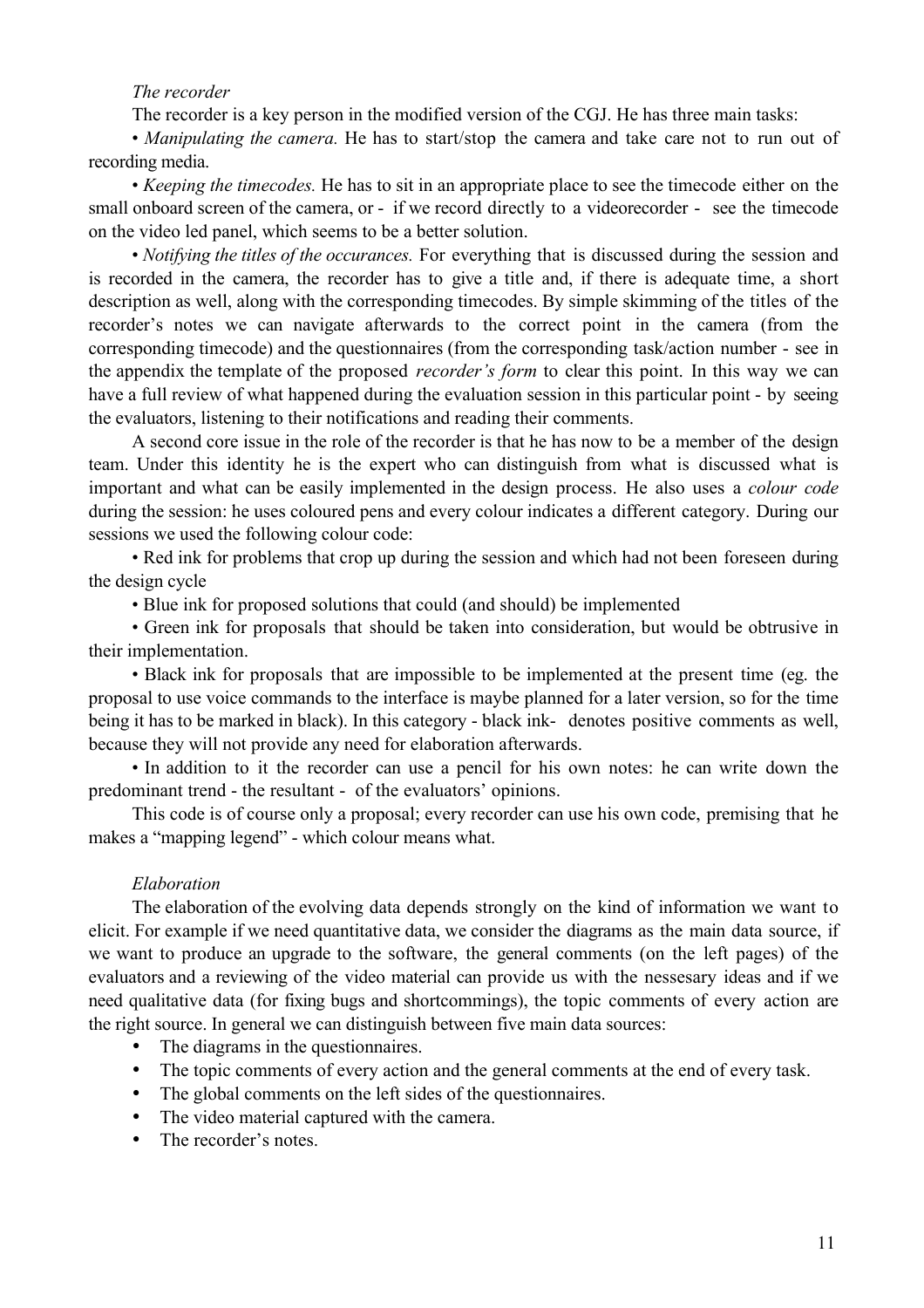# *Application in practice: The Network Simulator Experience.*

We applied the Graphical Jogthrough method evaluating an educational simulation interface, the "Network Editor". A simulation is a software medium that utilizes the interactive capabilities of the computer and delivers to the learners a properly structured environment where user-programme interaction becomes the means for knowledge acquisition. The structure of the simulation (actions that users are allowed to perform and experiences they are guided to have) creates a cognitive world that users enter in order to acquire knowledge of the subject matter. The interface of a simulation programme becomes a highly critical element of the overall design not only as far as its perceptual characteristics are concerned but also (and more important) in relation to the cognitive functions that it supports. Characteristics of interface design such as intuitiveness (use of proper metaphors), transparency (not interfering with the learning procedure) [Roth & Chair, 1997, **(13)**], easy experience mapping to the real world [Schank & Cleary, 1997, **(14)**], can and must be evaluated using various methods depending on the production phase of the software.

The *Network Simulator* is a first prototype of an educational simulation programme. This software enables users to virtually build a computer network, install hardware and software components, make the necessary settings and test the functionality of the network. For a first evaluation of the interface design we have chosen to use the Cognitive Jogthrough method, since it is intended for evaluation early in the development phase, has been reported to be a valuable information source during a system design process [Aedo et al., **(2)**], is relatively cheap to apply and has also been applied for the evaluation of educational interfaces of a certain kind [Catenazzi et al., **(3)**]. Wishing to produce evidence of interface quality that would take into account the user's gradual familiarization with the interface tasks we modified the standard Jogthrough method in the way described in this paper.

For this session we used the *digital* diagram form of the *countable* approach and the evaluators filled them out the *additive* way. This combination seems to be the simplest for the evaluators, so we wanted to use it for having the ability to focus on the other aspects of the modified version as well.

The use of the diagrams is judged as successful. During the evaluation session and after a short introduction by the presenter, evaluators were able to comforatbly use it and denote their ratings by checking on the proper boxes. There was also no complaint indicating that taking into account the increase of user familiarization with the interface might be a difficult task to achieve. Soon the diagram became a totally transparent tool in the evaluators' hands to record their ratings.

The recorder used during the session the colour code described earlier and noted about eight pages with titles and notifications of the occurances. It is judged as successful as well, since a later elaboration of these notes in combination with the recorded material on the four cassettes used, did not provided any problems at all.

Detailed description of the conclusions of this work can be found in [S. Demetriadis et al., 1997 **(12)**] or in the ED-MEDIA & ED-TELECOM 98 conference practics.

# *Conclusions, Discussion & Further Reasearch*

*Advantages and disadvantages of the methods in general.*

The cognitive Walkthrough, Jogthrough and Graphical Jogthrough methods do not identify problems with an interface; they identify mismatches between what the system affords and user goals. Example: mismatches that are linguistic in origin, like mislabelled buttons or menu items.

We must always keep in mind that the cognitive Walk- and Jogthrough methods are expert evaluation methods with all the pros and cons involved. Under this point of view we have to mention that the Walk- and Jogthrough methods both have some disadvantages:

• The evaluators can it easily propose an appropriate solution for the cropping up of interface problems. This weakness is due to three facts: First the multidisciplinary nature of the evaluation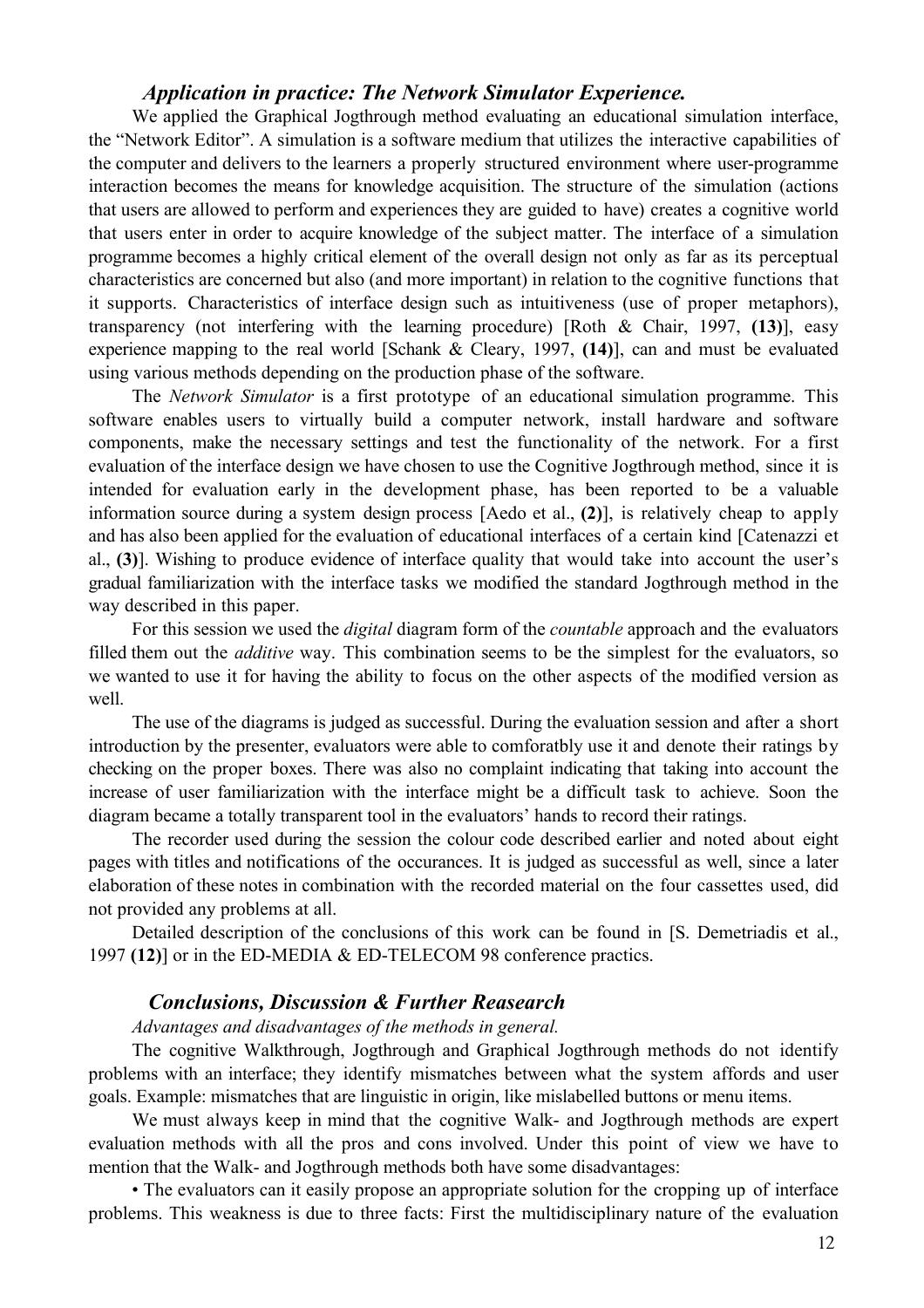team. It is a big advantage in order to assess the interface from different points of view, but it is a disadvantage when it comes to propose a solution, because every member conceives the "appropriate solution" in a very different way, depending on his/her disciplinary background.

• Secondly, if the evaluators do not belong to the design team, they can often propose erroneous solutions. For example: they propose an action to be done in a simpler way - but this could remove the functionality required for other tasks as well. In a more optimistic scenario they could propose a solution that is suboptimal - eg. highlighting some items could be suboptimal to a solution reorganizing these items in a task-oriented manner.

• Thirdly it is the nature of this evaluation method that focuses on *the tasks and the actions* and is not able to conceive and evaluate a "larger picture" of the project. But, on the other hand, this focus is the power of these methods: The breakdown of a global problem into its components, analysis and decision on each component separately and then recombination into a group solution is an effective method to reduce or eliminate conflict [Hammond et al., **(16)**].

Of course the empirical use of these methods has shown many more positive and negative effects, which have been discussed in the relevant literature, as well as many side effects. Although the three mentioned before seem to be the core points for these methods.

#### *About the Cognitive Graphical Jogthrough*

While the primary role of the pre-existing methods was to identify problems and shortcomings during the use of the interface, the use of diagrams gives the possibility to assess the intuition and usability of the interface or compare two different interfaces (using the appropriate form of diagrams).

There are some proposals for further research on the efficiency of the method in general.

• The "countable approach" needs to be further examined on the point of how many attempts declare "total failure" for a particular action. We set this number arbitrarily to 8. We believe that for most interfaces it is an average number of "giving up". In more complex interfaces it indicates the last point where the user should refer to the manual. Anyway this issue has to be further examined.

• One question that emerged during an evaluation session was the need to reiterate the questions about the availability and obviousness of alternatives and auxiliary actions. In the present form of the questionnaire the main question for alternative actions is "how many users do you think will use this action instead of the basic one?" (and for auxiliary: "how many users do you think believe this action helps to fulfil the task?"). The main problem was that *if the user doesn't even know that this alternative or auxiliary action is available, how could he/she choose it instead of the basic one?* On the other hand it would maybe add unnessesary complexity for the evaluators to assess the same questions every time. Another argument was that alternative and auxiliary actions refer less to novice users and more to more experienced ones and, in most cases, the user has to refer to the manual for a full description of the potence of this action. The consequence of this thesis is not to ask again the same questions but reform the particular question into "considering this action to be available and obvious, how many users do you think...".We think anyway that a more indepth study of evaluating alternative and auxiliary actions must be performed.

Another issue to be further investigated is the ideal composition of the evaluators' team. What disciplines have to be considered as the most important? What are the special characteristics an invited evaluator has to fulfil? How much cognitive background in computer science should they have? Until now it seems that the majority of the evaluators belong to the computer society. What adjustments and/or modifications should be made to the method so that evaluators with little or no computer experience could easily integrate themselves to the evaluation team?

It has been discussed that if the proposed "global comments" on the left sides of the questionnaires consist of an attempt to overcome the main disadvantage of the expert-based methods -they are not proposing solutions. In the evaluation of the *Network Simulator* in the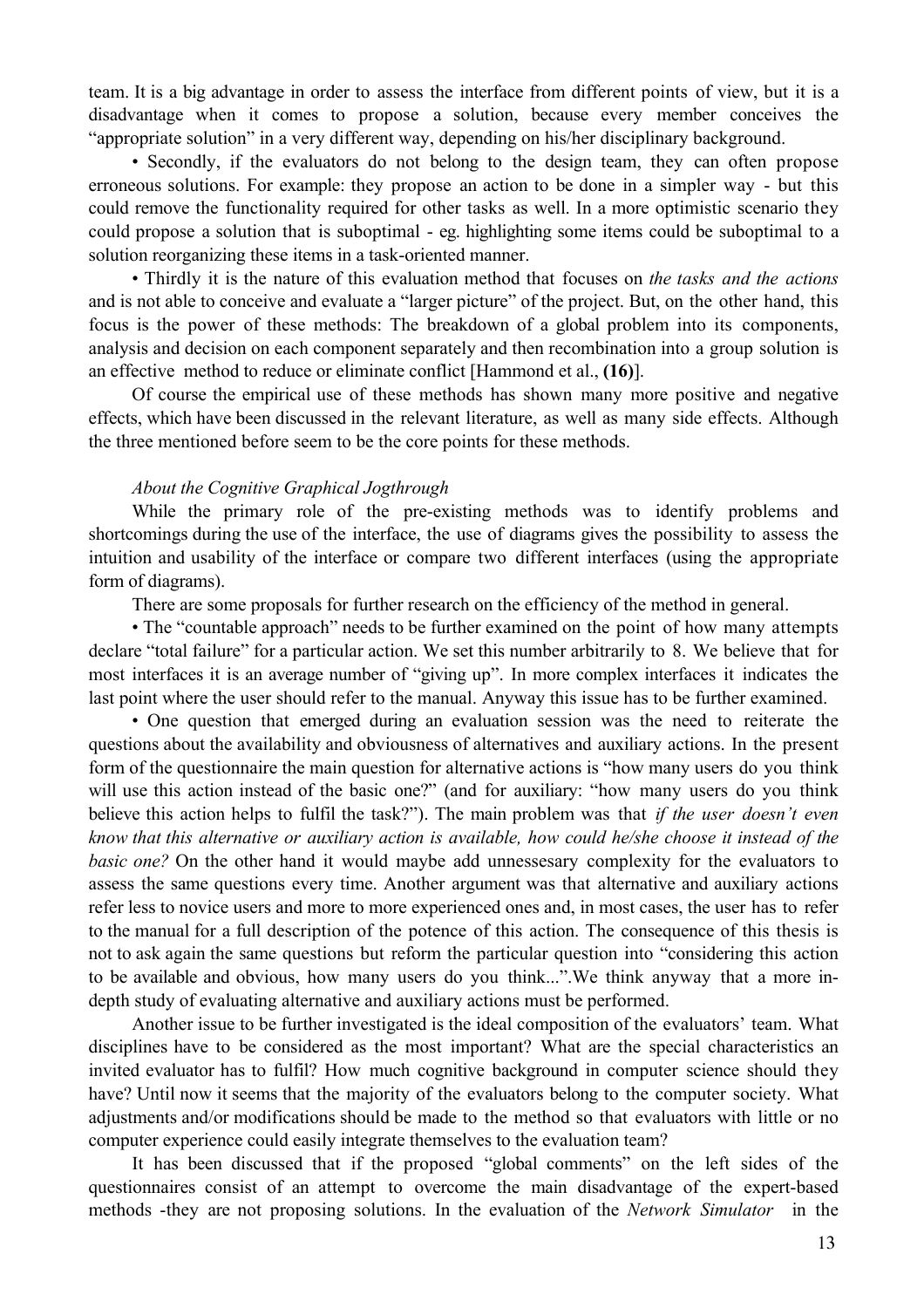"global comments" on the left sides problems have been detected and solutions have been proposed that we didn't expect. The positive side-effect here was that the evaluators who had little experience with interfaces felt more comfortable having adequate space to express their opinions, general comments and proposals freely.

Of course not all of these proposals are meaningful, or could be implemented, but the design team can decide:

which of them *can be put in practice* (it is aware of the existing technology constraints),

which of them are *technically possible to put in practice* (considering the existing state of completion of the interface -maybe a feature requires total interface redesign- and taking into account the remaining available resources - time, economical etc)

and which are *meaningful to put in practice* in the interface (being aware of the intended user group and the goal the underlying software has to fulfil).

It is recommended to have in the evaluation team a member that has already been present in former sessions, an "experienced evaluator". This person could help to overcome shortcomings and misunderstandings during the evaluation session and can explain as well emerging questions. In other words he/she could serve as moderator. He will also help to establish the focus on the interface issues and prevent digressions into conflicts.

We recommend using the Cognitive Graphical Jogthrough (CGJ) Interface Evaluation Method after all, because of the general advantages expert evaluation methods provide: they are inexpensive (since only few expert evaluators are involved), they are less time-consuming (in some sessions, many problems can be uncovered), they can be applied in almost every stage of the designing cycle, they can be organized easily and they don't need many resources. In addition to all these advantages, these expert evaluation methods provide an analogous highly-structured, task driven, component-by-component organization and are therefore very popular.

Especially the CGJ continues on a path that has begun with the "Cognitive Walkthrough" of Lewis C. and Polson P.G., has been enhanced with the Rowley's and Rhoade's "Cognitive Jogthrough" and in its present form as "Cognitive Graphical Jogthrough" provides a "all-in-one" evaluation environment, from the very first steps of organising the evaluation to the last steps of elaborating data and presenting the results.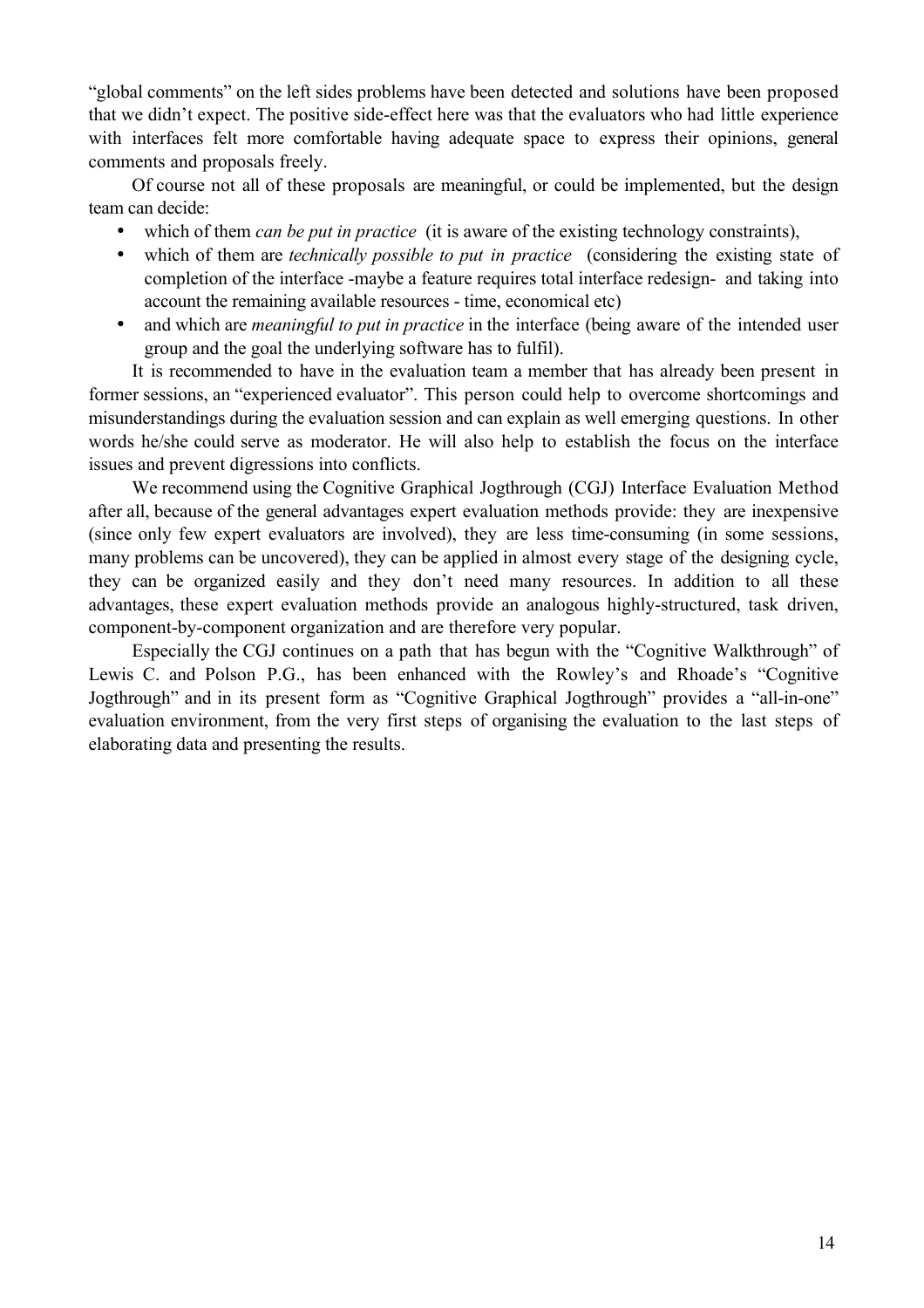# *Attachment: The forms*

# *a) The evaluators' questionnaire*

In following we present the complete evaluators' questionnaire.

\* We provide only one copy (page) of every task, main, alternative or auxiliary action, which can be multiplied, depending on the number of tasks and actions to be evaluated, to meet the evaluations needs.

\* We present a general form of the questionnaire, that means we consider a relative "normal" spectrum of questions, which we used for our evaluations. It has to be adjusted in every specific case by adding (or subtracting) questions.

\* The questionnaire is printed only on one side. The left hand sides are all titled as "Global Notes" and are free for the evaluators to write down everything they believe to be remarkable.

\* The boxed numbers on the top right of every page indicate the current under evaluation action. A corresponding number - in larger format - is put in an obvious position in front of the evaluators (eg. close to the presentation screen), so that they have no problems navigating the questionnaire. Every time an action is finished, the presenter changes this number with the new one.

\* The comments sheet is added only once, at the end of every task.

Summarising the layout of the questionnaire we should have the following:

| <b>Project's structure:</b>               | Questionnaire's layout: |
|-------------------------------------------|-------------------------|
| Action 1.1<br>Project<br>$-\text{Task} 1$ | 1.1                     |
|                                           | Alt 1.1                 |
|                                           | Aux 1.1                 |
| Action 1.2                                | 1.2                     |
|                                           | Alt 1.2                 |
|                                           | Aux 1.2                 |
|                                           |                         |
|                                           | Comments 1              |
| Task 2<br>Action 2.1                      | 2.1                     |
|                                           | Alt 2.1                 |
|                                           | Aux 2.1                 |
|                                           |                         |
|                                           | Comments 2              |
|                                           |                         |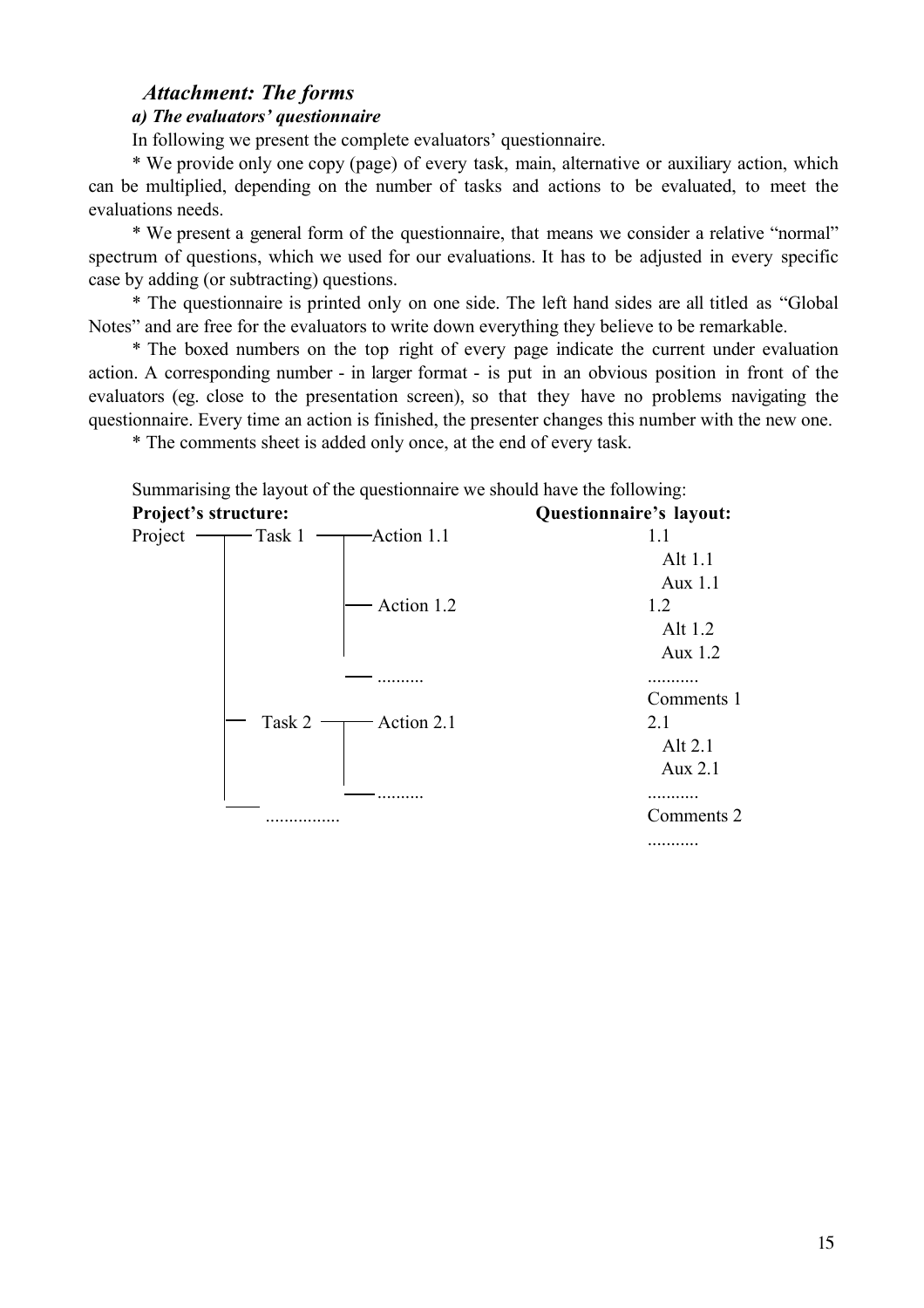# *Evaluators' Questionnaire*

| <b>Evaluator:</b> |  |  |
|-------------------|--|--|
| <b>Identity:</b>  |  |  |
| Date:             |  |  |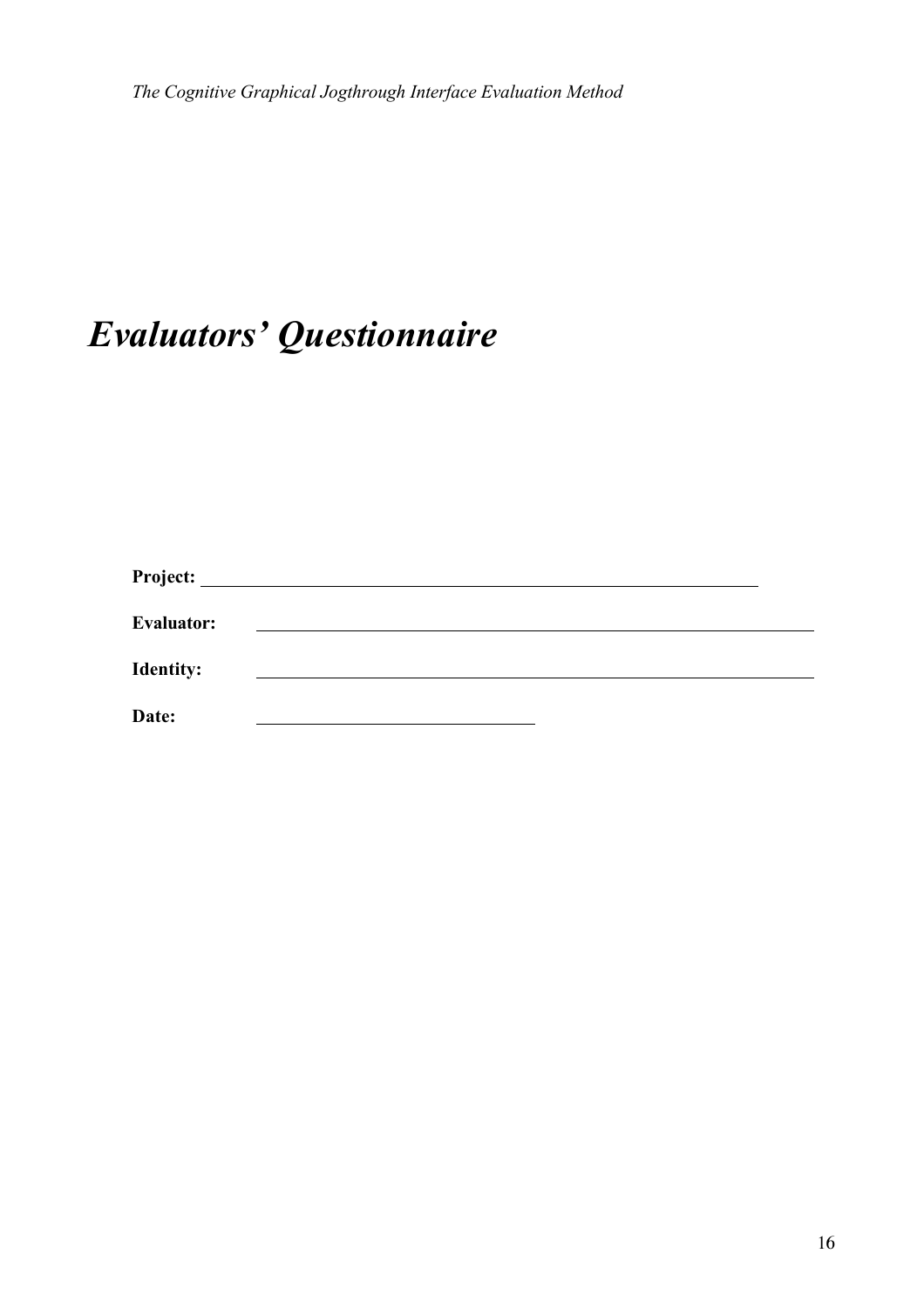*COGNITIVE GRAPHICAL JOGTHROUGH*

| Project:        |          |  |
|-----------------|----------|--|
| $\tau$<br>Task: |          |  |
| Action          | ാ<br>- - |  |

*Action:* **1.a) ...................................................** *Description of the task which is the user's immediate goal Description of the first / next action the user must perform*

> **a)** How many users will think that this action is available?

| hearly<br>ıll users |                         |                             |         |                                      |                   |
|---------------------|-------------------------|-----------------------------|---------|--------------------------------------|-------------------|
| nost<br>isers       |                         |                             |         |                                      |                   |
| about<br>half       |                         |                             |         |                                      |                   |
| some<br>isers       |                         |                             |         |                                      |                   |
| ilmost<br>io one    |                         |                             |         |                                      |                   |
|                     | with the 1st<br>attempt | few $(2-3)$ ome<br>attempts | ttempts | $(4-6$ more $(7-8)$ many<br>attempts | ( >8)<br>attempts |

**b)** How many users will think that this action is the appropriate to the goal?

| hearly<br>ıll users |                                         |          |         |                                                                 |                   |
|---------------------|-----------------------------------------|----------|---------|-----------------------------------------------------------------|-------------------|
| nost<br>isers       |                                         |          |         |                                                                 |                   |
| ıbout<br>half       |                                         |          |         |                                                                 |                   |
| some<br>isers       |                                         |          |         |                                                                 |                   |
| ilmost<br>10 one    |                                         |          |         |                                                                 |                   |
|                     | with the 1st few $(2-3)$ ome<br>attempt | attempts | ttempts | $\overline{(4-6 \text{ more }} (7-8) \text{ many})$<br>attempts | ( >8)<br>attempts |

*Execution of the action*

**c)** How many users will know how to perform this action?

| hearly<br>ıll users |         |                                          |         |                                      |                   |
|---------------------|---------|------------------------------------------|---------|--------------------------------------|-------------------|
| nost<br>isers       |         |                                          |         |                                      |                   |
| ıbout<br>half       |         |                                          |         |                                      |                   |
| some<br>isers       |         |                                          |         |                                      |                   |
| ilmost<br>10 one    |         |                                          |         |                                      |                   |
|                     | attempt | with the 1st few $(2-3)$ ome<br>attempts | ttempts | $(4-6$ more $(7-8)$ many<br>attempts | ( >8)<br>attempts |

**d**) Is the system's response obvious?  $\begin{bmatrix} \end{bmatrix}$  YES  $\begin{bmatrix} \end{bmatrix}$  NO

**e)** How many users will think that the system's response was a progress toward their goal?

|                     | with the 1st few $(2-3)$ ome<br>attempt | attempts | ttempts | $(4-6$ more $(7-8)$ many<br>attempts | ( >8)<br>attempts |
|---------------------|-----------------------------------------|----------|---------|--------------------------------------|-------------------|
| ilmost<br>to one    |                                         |          |         |                                      |                   |
| some<br>isers       |                                         |          |         |                                      |                   |
| ibout<br>half       |                                         |          |         |                                      |                   |
| nost<br>isers       |                                         |          |         |                                      |                   |
| hearly<br>ıll users |                                         |          |         |                                      |                   |

**f**) If task completed, is it obvious?  $\begin{bmatrix} \end{bmatrix} \text{YES}$  [] NO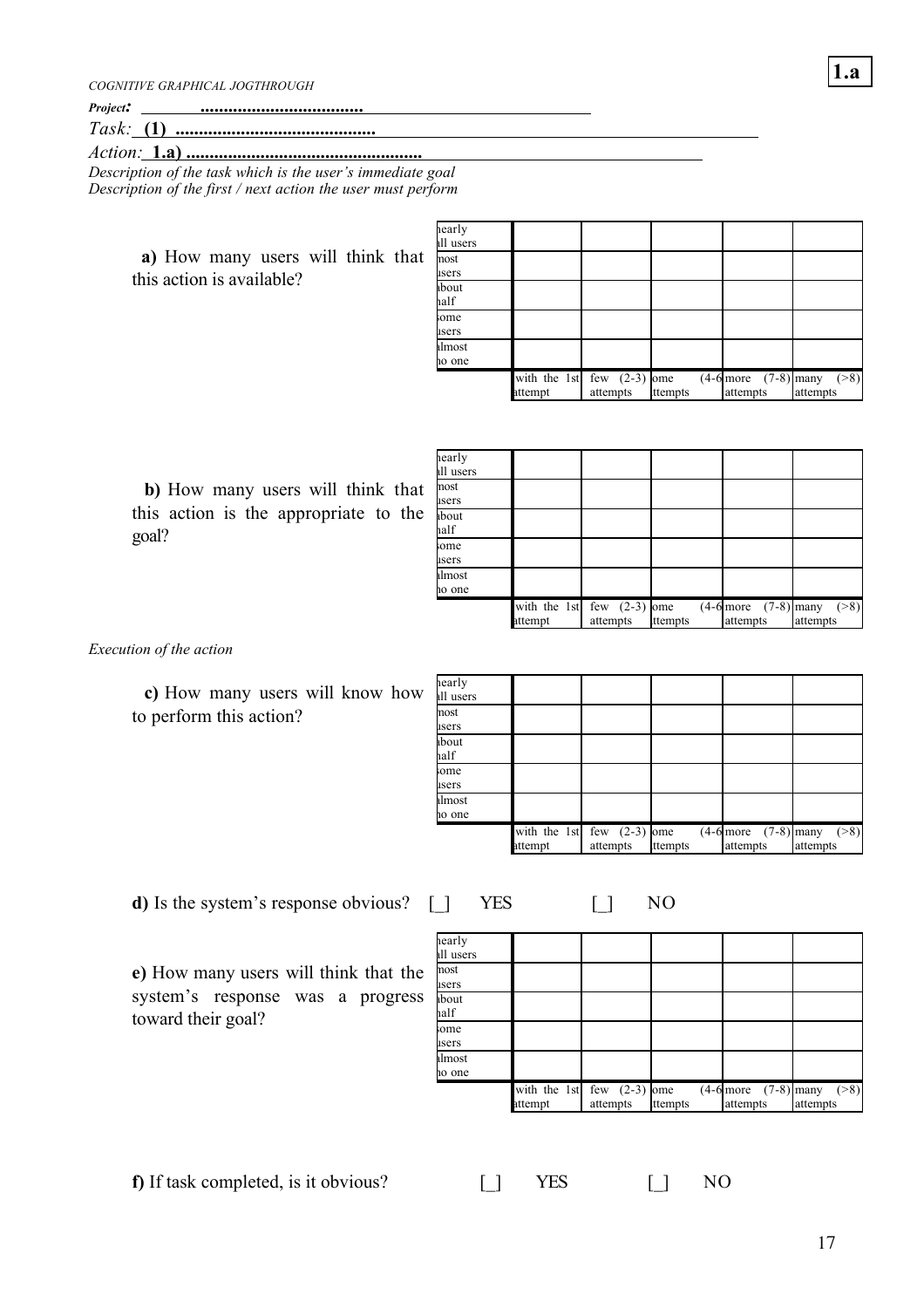*COGNITIVE GRAPHICAL JOGTHROUGH Project:* **...................................** *Task:* **(1) ...........................................** *Action:* **1.a) ...................................................** *Alternative action:* **..................................................**

*Description and execution of the alternative action*

**a)** How many users will use this alternative action instead of the main?

| nearly<br>all users |                         |                         |                          |                          |                          |
|---------------------|-------------------------|-------------------------|--------------------------|--------------------------|--------------------------|
| most<br>users       |                         |                         |                          |                          |                          |
| about<br>half       |                         |                         |                          |                          |                          |
| some<br>users       |                         |                         |                          |                          |                          |
| almost<br>no one    |                         |                         |                          |                          |                          |
|                     | with the 1st<br>attempt | few $(2-3)$<br>attempts | some $(4-6)$<br>attempts | more $(7-8)$<br>attempts | many $($ >8)<br>attempts |

**Alt 1.a**

**b)** Comments - proposals/suggestions about this action.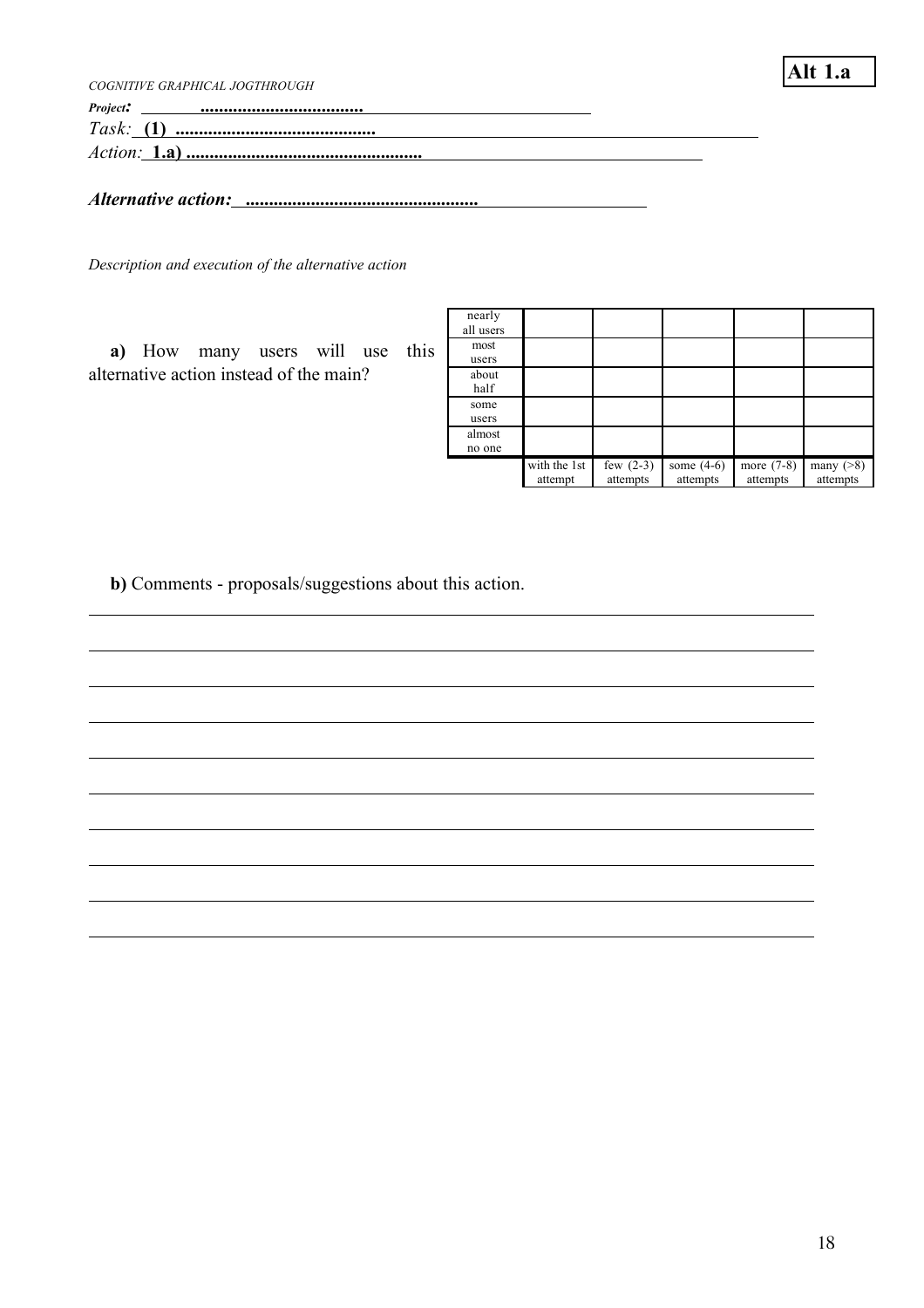| COGNITIVE GRAPHICAL JOGTHROUGH  | Aux1.a |
|---------------------------------|--------|
| <u> 1980 - Jan Alexandria (</u> |        |
|                                 |        |
|                                 |        |
|                                 |        |
|                                 |        |

*Description and execution of the auxiliary action*

**a)** How many users will think that this auxiliary action helps towards the achievement of the goal?

| nearly<br>all users |                         |                         |                          |                          |                             |
|---------------------|-------------------------|-------------------------|--------------------------|--------------------------|-----------------------------|
| most<br>users       |                         |                         |                          |                          |                             |
| about<br>half       |                         |                         |                          |                          |                             |
| some<br>users       |                         |                         |                          |                          |                             |
| almost<br>no one    |                         |                         |                          |                          |                             |
|                     | with the 1st<br>attempt | few $(2-3)$<br>attempts | some $(4-6)$<br>attempts | more $(7-8)$<br>attempts | many $($ >8 $)$<br>attempts |

**b)** Comments - proposals/suggestions about this action.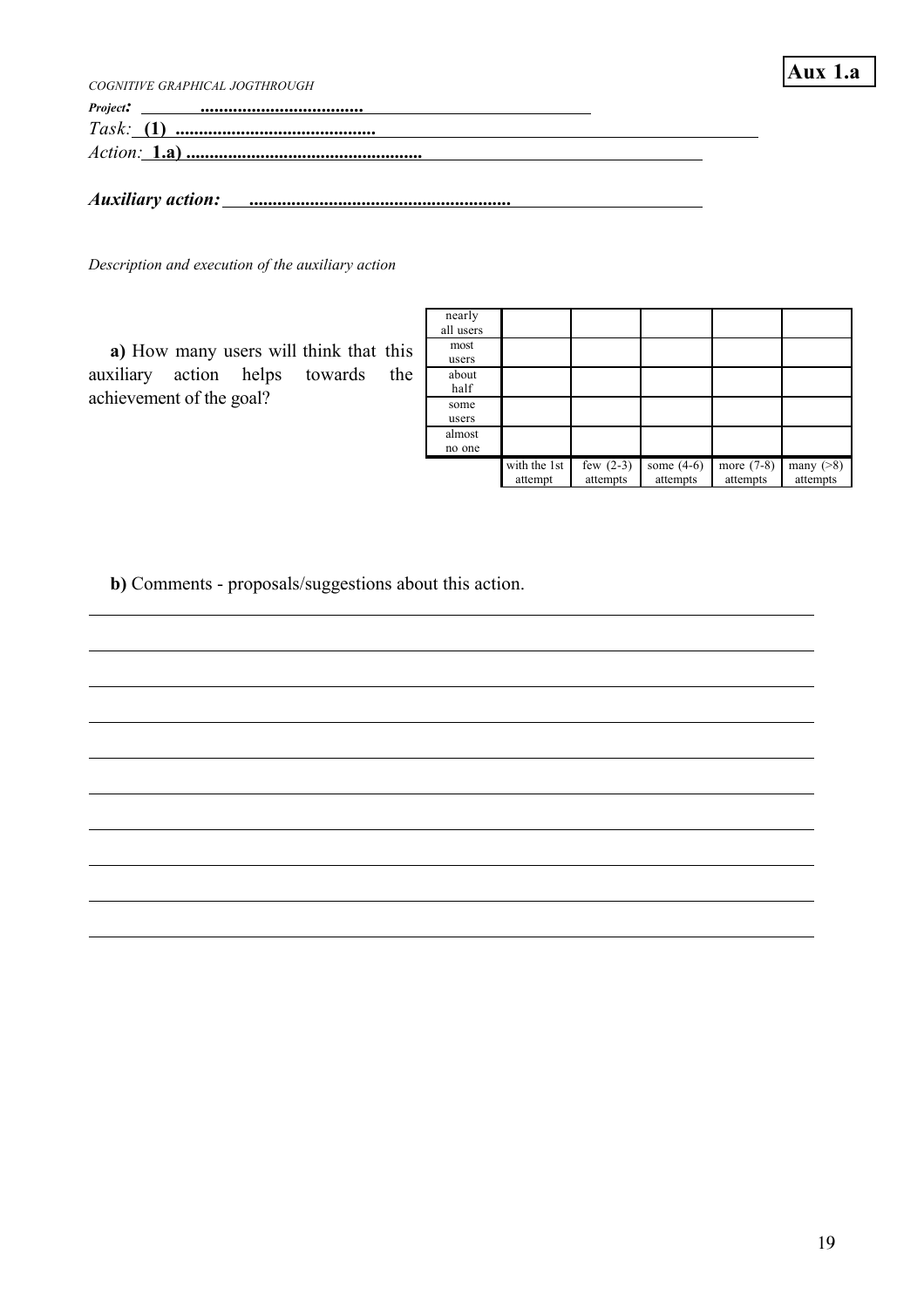| COGNITIVE GRAPHICAL JOGTHROUGH                               | <b>Comments 1</b> |
|--------------------------------------------------------------|-------------------|
| Project:                                                     |                   |
| a) Do you think this task is useful?<br>[ ] YES<br>$\Box$ NO |                   |
| If not, why? What do you propose to make it useful?          |                   |
| Comments & proposals (briefly)                               |                   |
|                                                              |                   |
|                                                              |                   |
|                                                              |                   |
|                                                              |                   |
| b) Comments - proposals/suggestions about this task.         |                   |
|                                                              |                   |
|                                                              |                   |
|                                                              |                   |
|                                                              |                   |
|                                                              |                   |
|                                                              |                   |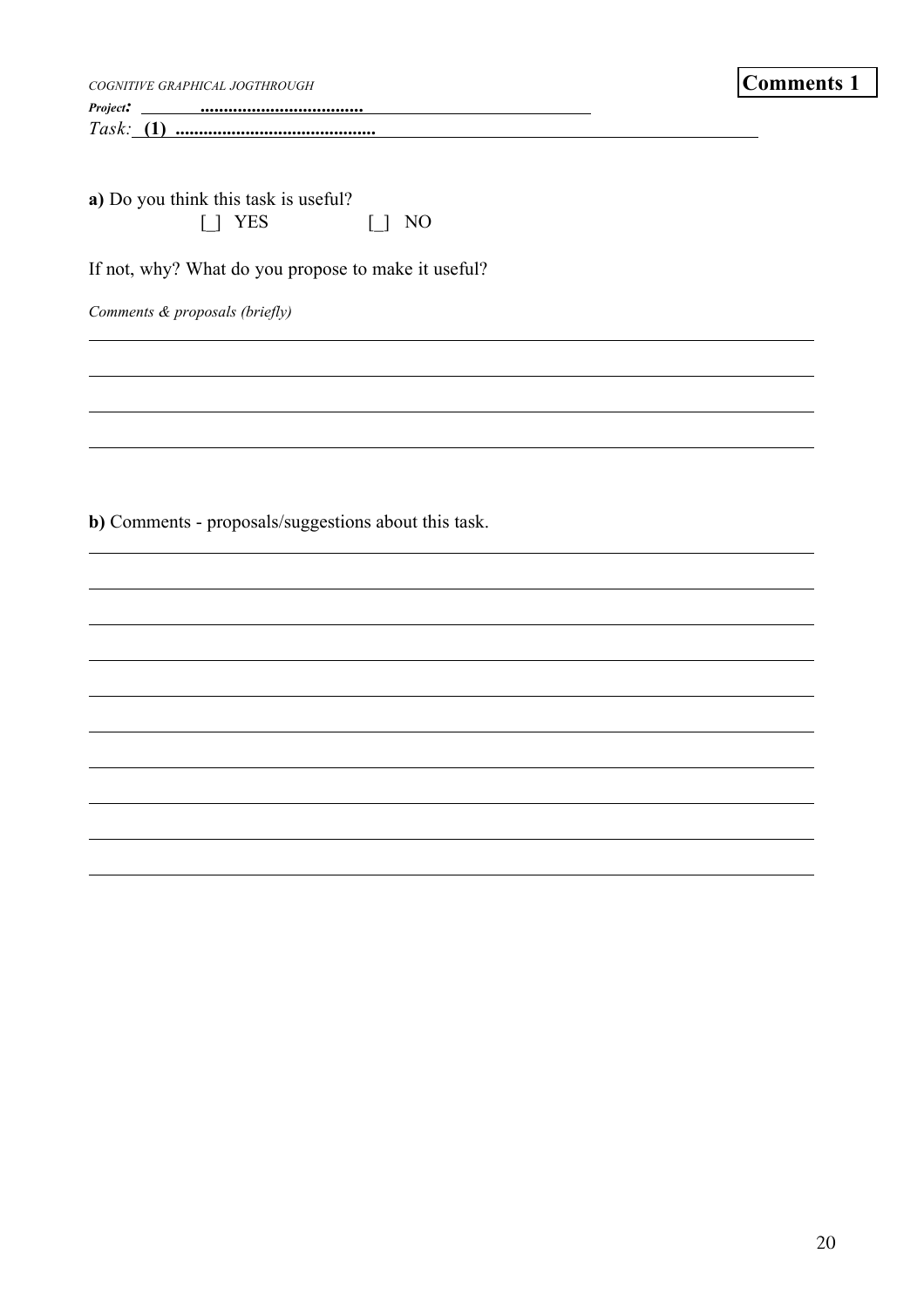# *b) The recorder's form*

In the following we propose a recorder's form.

# *Recorder's Form*

| Task/Action Timecode | Notes |
|----------------------|-------|
|                      |       |
|                      |       |
|                      |       |
|                      |       |
|                      |       |
|                      |       |
|                      |       |
|                      |       |
|                      |       |
|                      |       |
|                      |       |
|                      |       |

\* We can add as many lines as we think will be adequate. In practice a 2 hour-session needs about 8 pages. This means that we need one page on average every 15-20 minutes of evaluation procedure.

\* Task/Action: The recorder notes the corresponding task and action in the *task) action)* format, eg. 2)b)

\* Timecode: The recorder notes the timecode in the hour:minute:second:frame format, eg. 01:23:15:00. Seconds and frames are in our case meaningless, but we keep this format since most video recorders and cameras support it. If during the session we use more than one cassette, then it has to be notified in this field as well.

\* Notes: The recorder has to *give a title* to the particular occurance that has taken place at that moment and, if there is adequate time, note the evaluator's name and a short description of it as well.

2) b) Cassete 2 01:16:00:00 Mr. Jones: Mislabeled Descr: You should rename the label of the button from "type" to "print".

A completed line in the recorder's form could look like this: